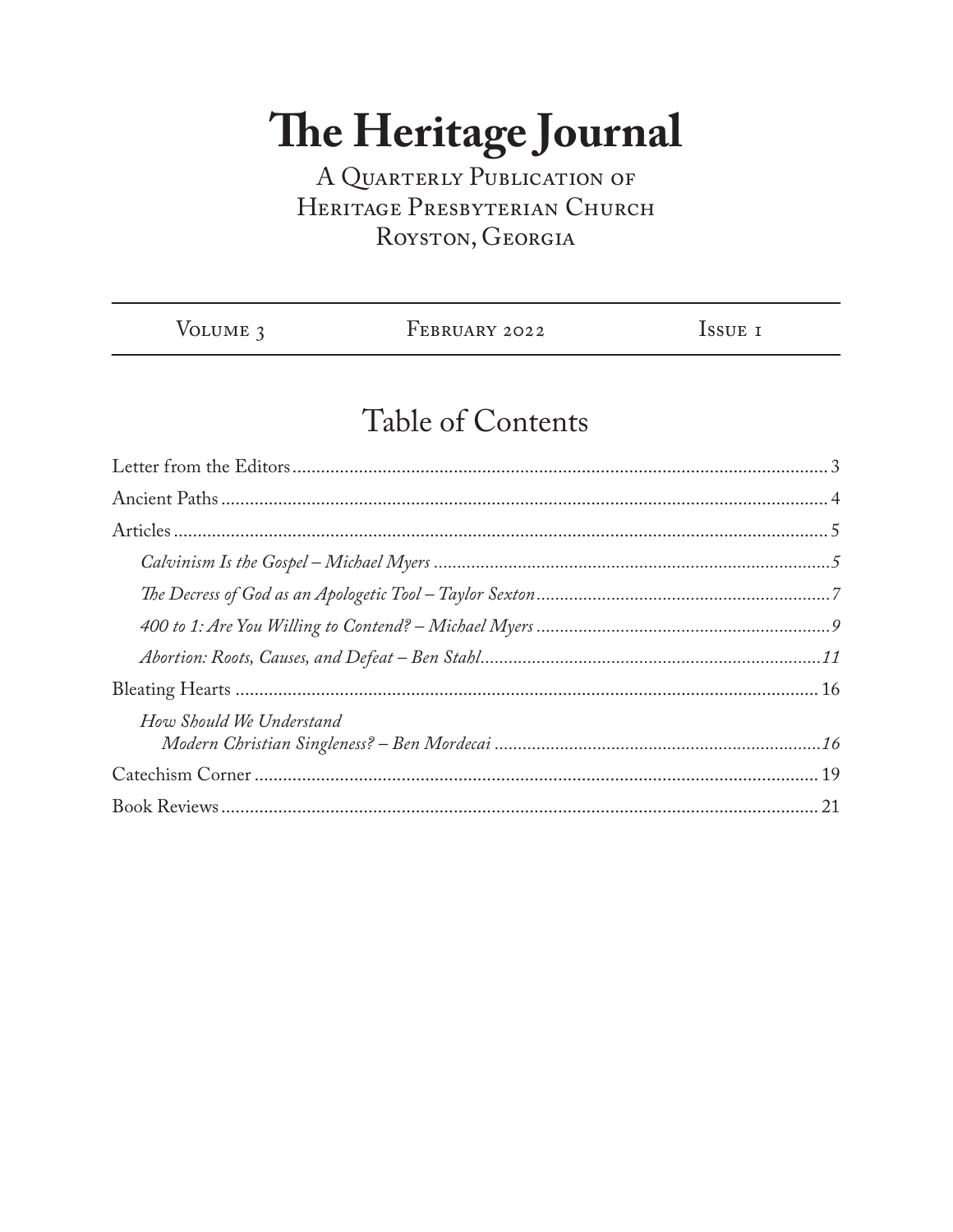### The Heritage Journal Editors

#### **Rev. Michael Myers, MDiv**

*Pastor, Heritage Presbyterian Church (OPC) 82 Franklin Springs Street Royston, GA 30662 USA* myers10332@pm.me

### **Taylor Sexton, MDiv**

*Pastoral Intern, Heritage Presbyterian Church (OPC) Teacher, Providence Academy 82 Franklin Springs Street Royston, GA 30662 USA* taylor\_sexton@protonmail.com

© 2022 Heritage Presbyterian Church

82 Franklin Springs Street Royston, GA 30662

This is a labor of love for the Church. Although anyone is at liberty to distribute this publication freely, we do ask that any quotation or utilization of this material be given full credit, including the author and editors, in a footnote or other form of citation.

Unless otherwise indicated, all Scripture quotations are from the New King James Version®. Copyright © 1982 by Thomas Nelson. Used by permission. All rights reserved.

Scripture quotations marked (KJV ) are taken from the King James Version (1611). Public domain.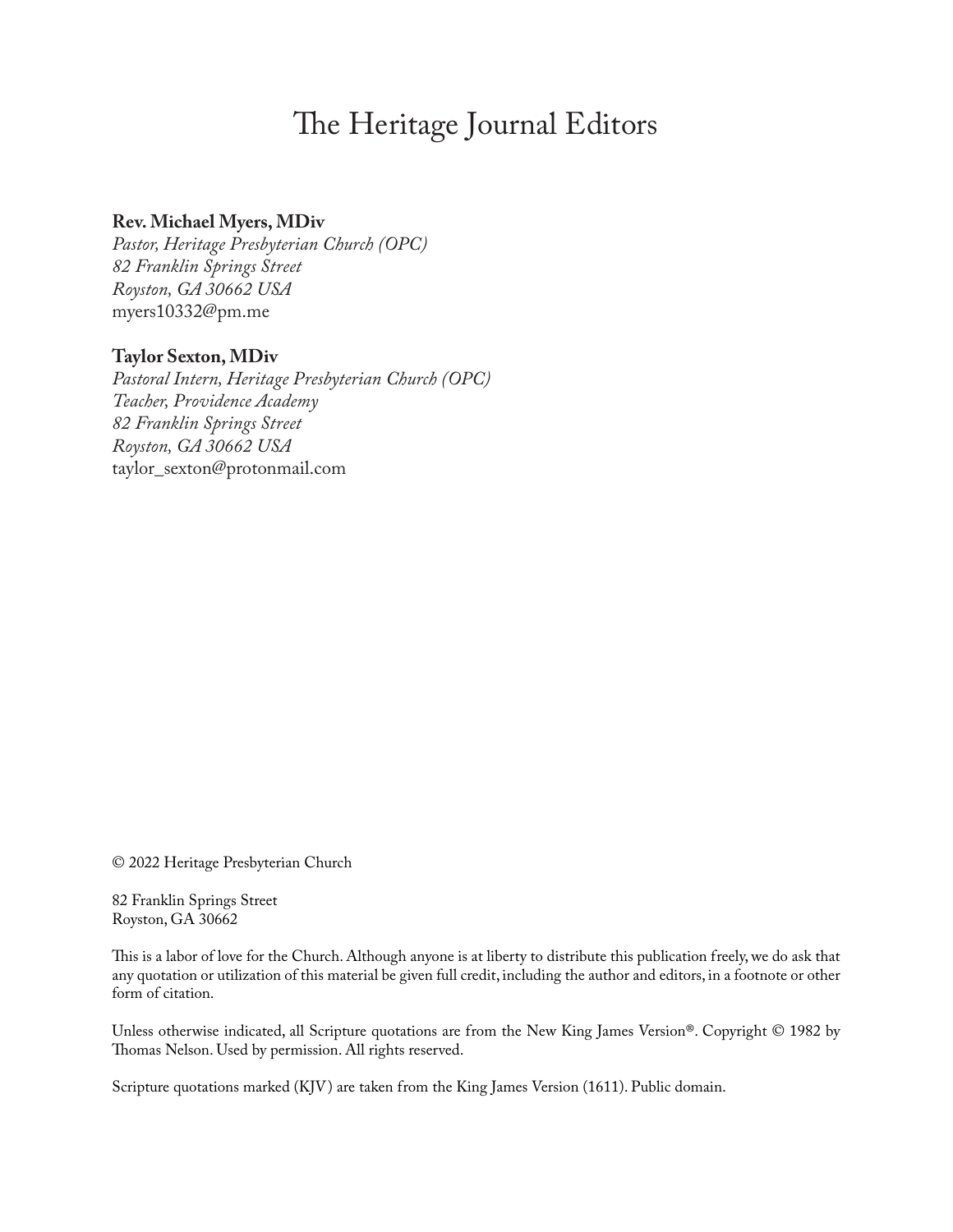### Letter from the Editors

#### Dear Reader,

We pray that this letter finds all of the readers of *The Heritage Journal* in the warm blessings and grace of God through our Lord Jesus Christ, who "redeemed us from the curse of the law…that we might receive the promise of the Spirit through faith " (Gal. 3:13-14).

A new year brings new opportunities. *The Heritage Journal* is moving forward into exciting times! With powerful new publishing software and a fresh redesign, we are very pleased to release this new edition to you.

The focus of this issue of *The Heritage Journal*, in keeping with our trek through the *Westminster Confession of Faith*, is the decrees of God. In this issue, we will explore the nature of God's sovereignty as it relates to the gospel and to apologetics. Also included is our standard selections from older writers in the "Ancient Paths" and "Catechism Corner" sections.

Noteworthy in this issue is a stirring contribution concerning abortion from Mr. Ben Stahl, a ruling elder at Redeemer Orthodox Presbyterian Church in Atlanta, GA, who preaches regularly on the streets in front of abortion mills.We also are pleased to publish an award-winning essay on singleness from Mr. Ben Mordecai, a member of Heritage Presbyterian Church in Royston, GA.

May this publication be a blessing to you.

Warmly,

#### **Taylor Sexton**

*Co-editor,The Heritage Journal* February 2022 – Royston, GA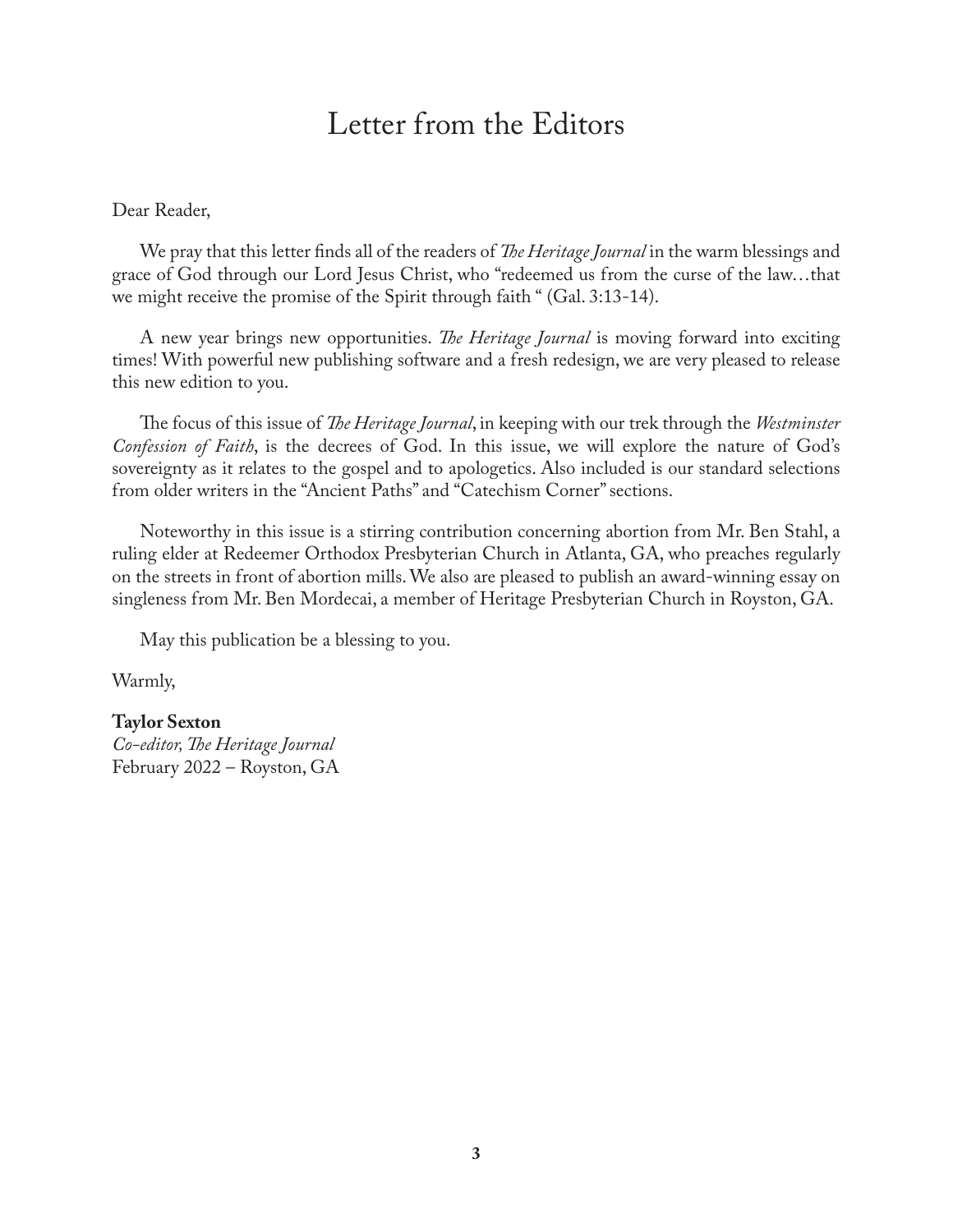### Ancient Paths

*"Stand in the ways and see, and ask for the old paths, where the good way is, and walk in it; then you will find rest for your souls" ( Jeremiah 6:16).*

 $X^*$ 

"Ancient Paths" stands at the beginning of every issue of *The Heritage Journal*. It contains an excerpt from an old writer that either has been notably impactful for the editors or is relevant to the theme of that particular journal issue.

If we are sinners, it is evident that the practically<br>essential thing in religious experience is to  $\blacksquare$  f we are sinners, it is evident that the practically appreciate truly our guilt, unworthiness, and helplessness before God, and God's free grace toward us to its full extent. If God is infinitely gracious and just, if at measureless expense he redeemed us at the cost of the pain, shame, and death of his Son, it follows that any failure in our appreciation of our own unworthiness and helplessness, or of God's gracious activity in our salvation, would be absolutely insufferable. To claim more for ourselves or to ascribe less to God than the facts of the case justify would be the greatest of all sins, and would be the very thing to make salvation impossible.The sense of our own guilt, pollution, and impotence, and of the absolute unconditioned freeness of the grace which saves us, is involved in every case of genuine religious experience.

The expiatory work of Christ which is sufficient for, adapted to, and freely offered to all men, being presupposed, the question of questions is, How—by what agencies and on what conditions is it effectually applied to any individual? The Scriptures make it plain that the condition of its effectual application is an act of faith, involving real spiritual repentance and the turning from sin and the acceptance and self-appropriation of Christ and of his redemption as the only remedy. But

what will prompt a sinner in love with his sin, spiritually blind and callous, thus to repent and accept Christ as the cure of the sin he loves? The first movement cannot begin with man. The sinner of himself cannot really desire deliverance from sin; of himself he cannot appreciate the attractive beauty, loveliness, or saving power of Christ. The dead man cannot spontaneously originate his own quickening, nor the creature his own creating, nor the infant his own begetting. Whatever man may do after regeneration, the first quickening of the dead must originate in the first instance with God. All Christians feel this as the most intimate conviction of their souls. Yet it involves necessarily this very doctrine of eternal predestination or election. If God begins the work, if our believing follows his quickening, then it is God, not man, who makes the difference between the quickened and the unquickened. If we believe, it is because we have been first quickened. If any man do not believe, it is because he is yet dead in his natural sin. God's eternal choice therefore cannot depend upon foreseen faith, but on the contrary, faith must depend upon God's eternal choice.

**Archibald Alexander Hodge,** *Evangelical Theology* **(Carlisle, PA:The Banner of Truth Trust, 1976), 120-21.**

 $\mathbf{B}$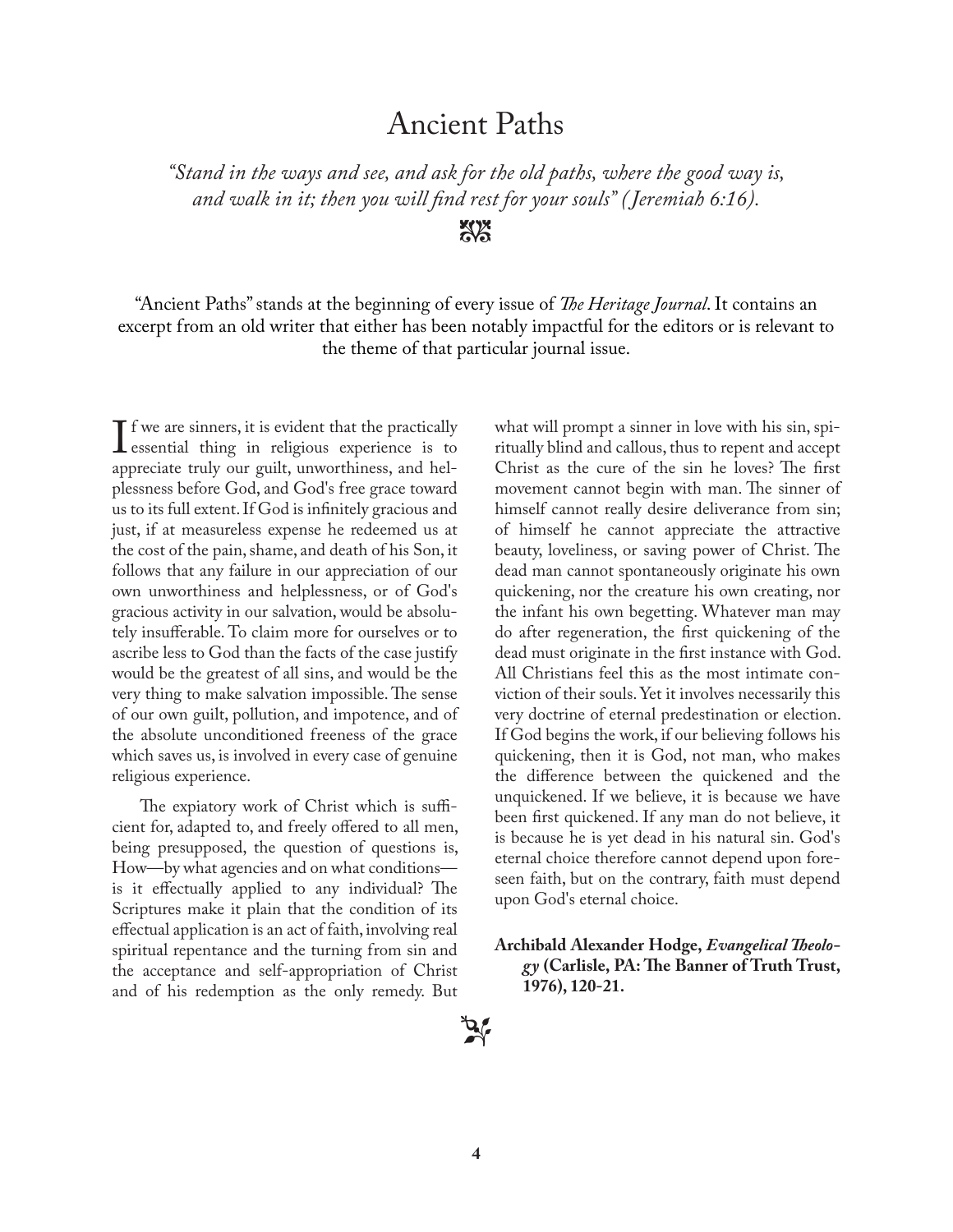### Articles

*"Whatever things were written before were written for our learning" (Romans 15:4).*  $\frac{1}{2}$ 

### **Calvinism is the Gospel**

REV. MICHAEL MYERS

*"Salvation is of the Lord"( Jonah 2:10).*

T he reader of Scripture will look in vain for any explanation of God's beginning, for the eternal God has none. The skeptic may object, "Who gave Him the right to create?" The answer is no one, for "God is in heaven, He does whatever He pleases" (Psa. 115:3). The Triune God made this world for His glory and will remake it for the same purpose, all without consulting the creature. As such, He may do what He wills, with whom He wills, for whatever reason He determines is good.

It is precisely at this point that fallen man, in native hatred for God and His rule, begins to clench a rebellious fist. Thankfully the Lord of Hosts does not derive His power "from the consent of the governed." The Bible asks those who take exception to the incontestable sovereignty of God, "But indeed, O man, who are you to reply against God? Will the thing formed say to him who formed it, 'Why have you made me like this?'Does not the potter have power over the clay, from the same lump to make one vessel for honor and another for dishonor?" (Rom. 9:20-21).

The renowned Charles Spurgeon once said, "There is no such thing as preaching Christ and Him crucified, unless we preach what nowadays is called Calvinism. It is a nickname to call it Calvinism; Calvinism is the gospel, and nothing else." He proceeded to explain the grand themes of God's sovereign grace, eternal love, glorious redemption in Jesus Christ, and everlasting assurance for the people of  $God<sup>1</sup>$ . One may read this

and think, "That sounds like biblical Christianity!" Indeed it is.

"Calvinism is the gospel" is a bold statement. This does not mean one must be a Calvinist to believe the Gospel. Praise God that sinners are not saved by their orthodoxy, but rather by the One who is Truth incarnate (John 1:14). Calvinism rightly understood exalts God's glory and grace in the gospel. The following will explain and (one hopes) encourage the reader's soul with the refreshing streams of divine grace.

#### **What is the Gospel?**

No question is more important! Simply stated, Jesus Christ is the gospel. Consider first His person and work. The blessed name Jesus means He shall save His people from their sins (Matt. 1:21).The title Christ demonstrates that He is the elect and anointed One (Isa. 42:1), approved by God and set apart by the Spirit for the work of redemption (Matt. 3:16-17). This simple outline expands further.

Concerning His person, Jesus was and is simultaneously God (Rom. 9:5) and man ( John 19:5), the incarnate Word ( John 1:14), God manifest in the flesh (1 Tim. 3:16). He is the only mediator between God and man (1 Tim. 2:5). Concerning His work, Jesus Christ is the final Prophet (Heb. 1:2), the Great High Priest (Heb. 8:1-2), and the reigning King (Rev. 1:5).Most precious is the title Savior, for He came to save even the chief of sinners (1 Tim. 1:15).

What is the Gospel? Jesus Christ, the divine incarnate Son, who lived, suffered, died, was buried, rose again, and is now proclaimed in all the world. Whoever believes in Him will not perish but has eternal life ( John 3:16).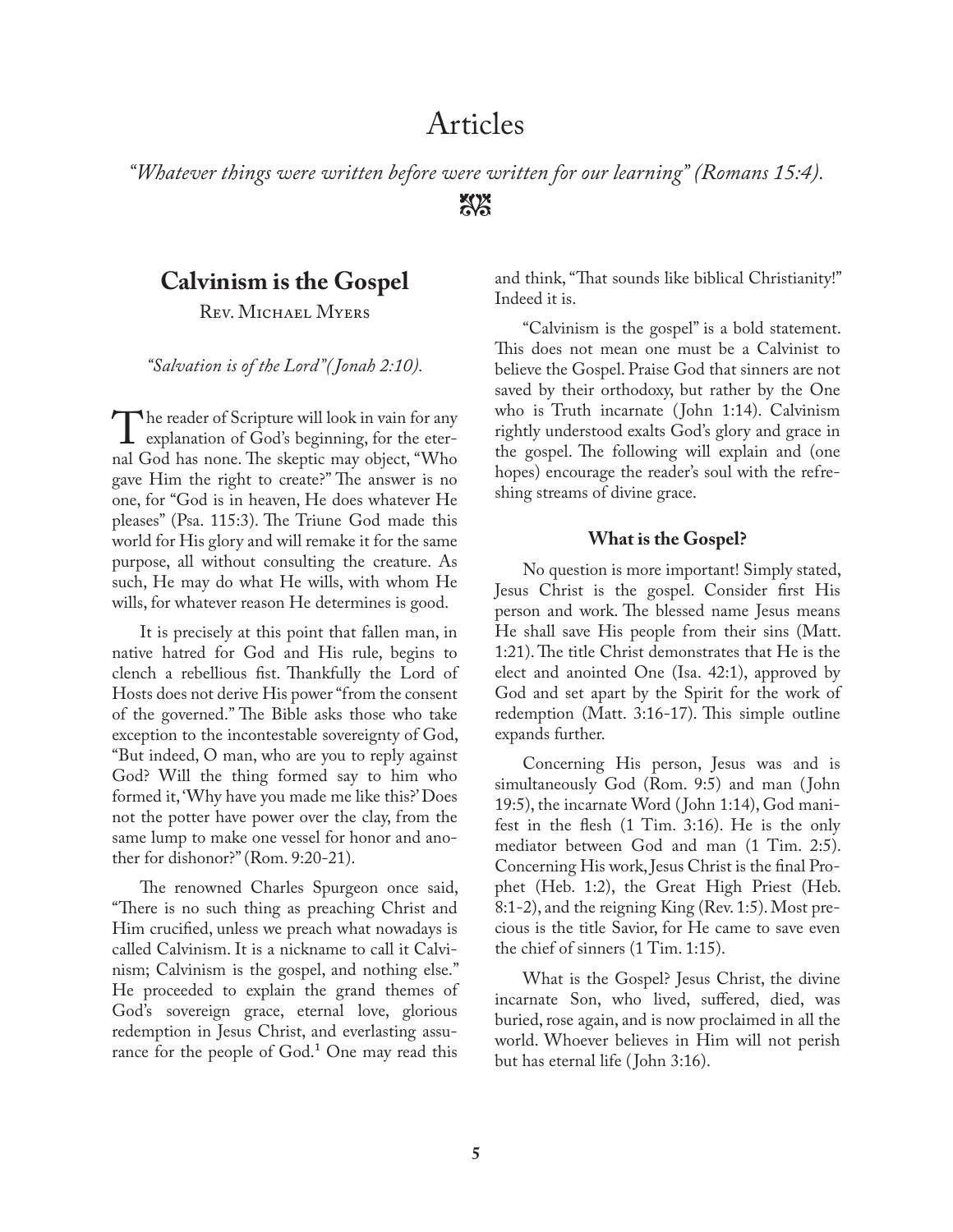God's grace stands alongside a sober reality. Why did the eternal God freely go to such great lengths to secure an eternal redemption for His elect? Did He make man in need of redemption? Far from it. "Truly, this only I have found: that God made man upright, but they have sought out many schemes" (Eccl. 7:29). Everything God made was good, but that good creation became spoiled, sullied, and subject to futility, decay, and death. This was the effect of Adam's sin. His fall plunged humanity and creation into the darkness of alienation and sorrow (Gen. 3:8-24; cf. Rom. 8:20-22). Everything was affected, mankind in particular (Eph. 2:1-3).Yet, dear reader, this did not take God by surprise. He had a plan, the origin of which flows from eternity (Eph. 1:10).

#### **Whence the Gospel?**

Every sinner with a sense of Jesus' glory and the heart's depravity must ask, "How, Lord? Whence this gospel?" Whence is a good word, meaning "from what place or source?"The Apostle John hints at the answer, "Behold what manner of love the Father has bestowed on us, that we should be called children of God!" (1 John 3:1).That love comes from another world.

*The Origin of the Gospel*: The Bible teaches that God's saving work arose from Himself. Throughout the Gospels Jesus referred to work the Father gave Him to accomplish. His divine assignment was as ancient as the glory He eternally possessed with the Father ( John 17:4-5; cf. 4:34). From eternity, the Triune God decreed the plan, parts, and persons of salvation. Paul makes this explicit, writing that God "has saved us…according to His own purpose and grace which was given to us in Christ Jesus before time began" (2 Tim. 1:9). Why would God do this for creatures who initiated a war against Him? Paul exalts in the threefold answer throughout Ephesians 1: "to the praise of His glorious grace"! Grace is both the source and the grand mystery of the gospel, as Philip Doddridge wrote, "Grace first contrived a way / to save rebellious man / and all the steps that grace display / which drew the wondrous plan."

*The Initiative of the Redemption*: Throughout the story of redemption, the initiative of grace moves in one direction. On that black day when Adam sinned, he did not cry out for mercy. He and Eve covered their shame by the works of their hands, hiding from their all-knowing Creator (Gen. 3:8-10). Just moments after falling they already displayed that tragic state of depravity: "There is none who seeks after God" (Rom. 3:11). At every turn God—not man—takes the initiative of grace. God sought Adam in his fig leaves, Noah in his dark generation (Gen. 6:8), Abram in Ur (Neh. 9:7), Moses in the desert (Ex. 3:2), David in the sheepfold (2 Sam. 7:8). Christ Jesus came to seek and save that which was lost (Luke 19:10). The witness of gospel preaching continues the great task of divine initiative. Through His pleading ambassadors, God calls sinful man to be reconciled with Him (2 Cor. 5:20).

*The Accomplishment of Redemption*: God alone is mighty to save (Isa. 63:1).The divine Son of God set His face like a flint, endured the cross, despised the shame, secured an eternal redemption, and sat down at the right hand of God (Isa. 50:7; Heb. 9:12, 12:1-2). The words that gave Abraham comfort many years ago find their great fulfillment in the One who hung on Calvary's cross, "God will provide for Himself the lamb" (Gen. 22:8). Jesus the Lamb of God did not exaggerate when He cried out, "It is finished" ( John 19:30). Hallelujah, "His right hand and His holy arm have gained Him the victory" (Psa. 98:1).

What does any of this have to do with Calvinism?That question needs to be turned on its head. Calvinism has everything to do with the glories described above. B.B. Warfield once wrote, "What lies at the heart of [Calvin's] soteriology is the absolute exclusion of the creaturely element in the initiation of the saving process, that so the pure grace of God may be magnified." Later he wrote,

He who knows that it is God who has chosen him and not he who has chosen God, and that he owes his entire salvation in all its processes and in every one of its stages to this choice of God, would be an ingrate indeed if he gave not the glory of his salvation solely to the inexplicable elective love of God.<sup>2</sup>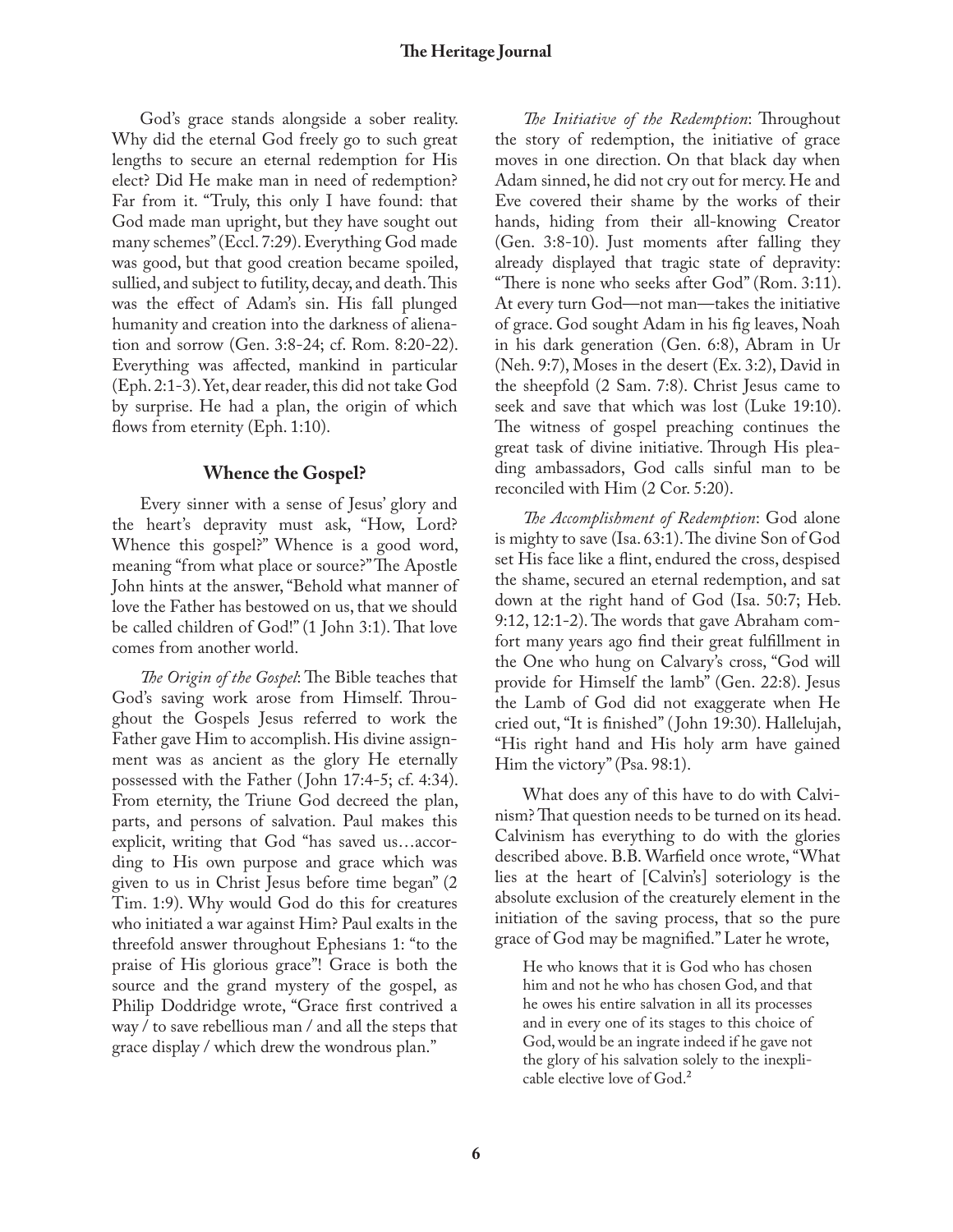Calvinism, and thus the gospel, understands that at the heart of true biblical religion is the doctrine of pure and sovereign grace. It is not first what man must do, but rather what God has done in Jesus Christ. Salvation in all its parts is only and entirely of the Lord.This is Calvinism.

Notes

1. Charles Haddon Spurgeon, *Spurgeon's Sermons (Vol. XX)* (Grand Rapids, MI: Baker Books, 1892), 88-89.

### **The Decrees of God as an Apologetic Tool**

TAYLOR SEXTON

"The decrees of God are, his eternal purpose, **1** according to the counsel of his will, whereby, for his own glory, he hath foreordained whatsoever comes to pass." So says the *Westminster Shorter Catechism* (Question 7) on the subject of God's decrees. Many would see this doctrine primarily as one of the dividing lines between socalled "Calvinists" and "Arminians."A dividing line it certainly is. That God "foreordains whatsoever comes to pass" is an essential truth not only for the very being of God (for what God is not in absolute control over His creation?) but for the gospel itself. If salvation is truly a free gift, given irrespective of man's "willing"or "running" (Rom. 9:16), then God of necessity must have an eternal, immutable, and absolutely efficacious decree. Otherwise, he is truly sovereign over nothing, and all his plans could be thwarted (in contrast, see Dan. 4:35).

The biblical doctrine of God's decree is crucial not only for gospel purity; it is also of great use in apologetics. Apologetics is "the vindication of the Christian philosophy of life against the various forms of the non-Christian philosophy of life."<sup>1</sup> It is not merely showing Christianity to be reasonable. Rather, it is the endeavoring to demonstrate that the biblical, Christian worldview is the only viable worldview upon which human life can be lived.

2. Benjamin Breckinridge Warfield, *Calvin and Calvinism*, vol. 5, 10 vols.,The Works of Benjamin B.Warfield (New York, NY: Oxford University Press, 1932), 359-60.

*Rev. Michael Myers is a minister of the gospel at Heritage Presbyterian Church in Royston, GA, a member church of the Presbytery of the Southeast of the Orthodox Presbyterian Church.*

God's decree, as defined above, being an essential aspect of the Christian worldview, is of use in defending the Christian faith.The aim of this essay is to demonstrate a few ways the Christian can utilize the doctrine of God's decree in defending the Christian faith against detractions.

First, *the doctrine of God's decree is of use in establishing the reliability of human knowledge*. As modern society moves further and further away from the biblical worldview, and thus further away from an understanding of God's sovereignty over the world, it is understandable why it has also become increasingly adamant about the impossibility of human knowledge. Today, we cannot know anything! We cannot really know whether boys are boys and girls are girls, or what is right and what is wrong.Who can really know?

Yet no one really lives like this is true. Try to steal from someone who is agnostic about right and wrong, and they will surely object. Ask someone whether the statement, "There is no absolute truth," is absolutely true, and the dilemma is manifested in full force. Everyone believes knowledge is possible.The real issue is that most people hate the truth. And the most human way to deal with inconvenient truth is to pretend it cannot be known—in other words, to suppress it (Rom. 1:18).

Knowledge requires a metaphysical foundation. In other words, every bit of knowledge a man possesses must be built upon some other piece of knowledge or standard that is more certain. At the very bottom of this "pyramid of knowledge," something must lie at the base, grounding and

**7**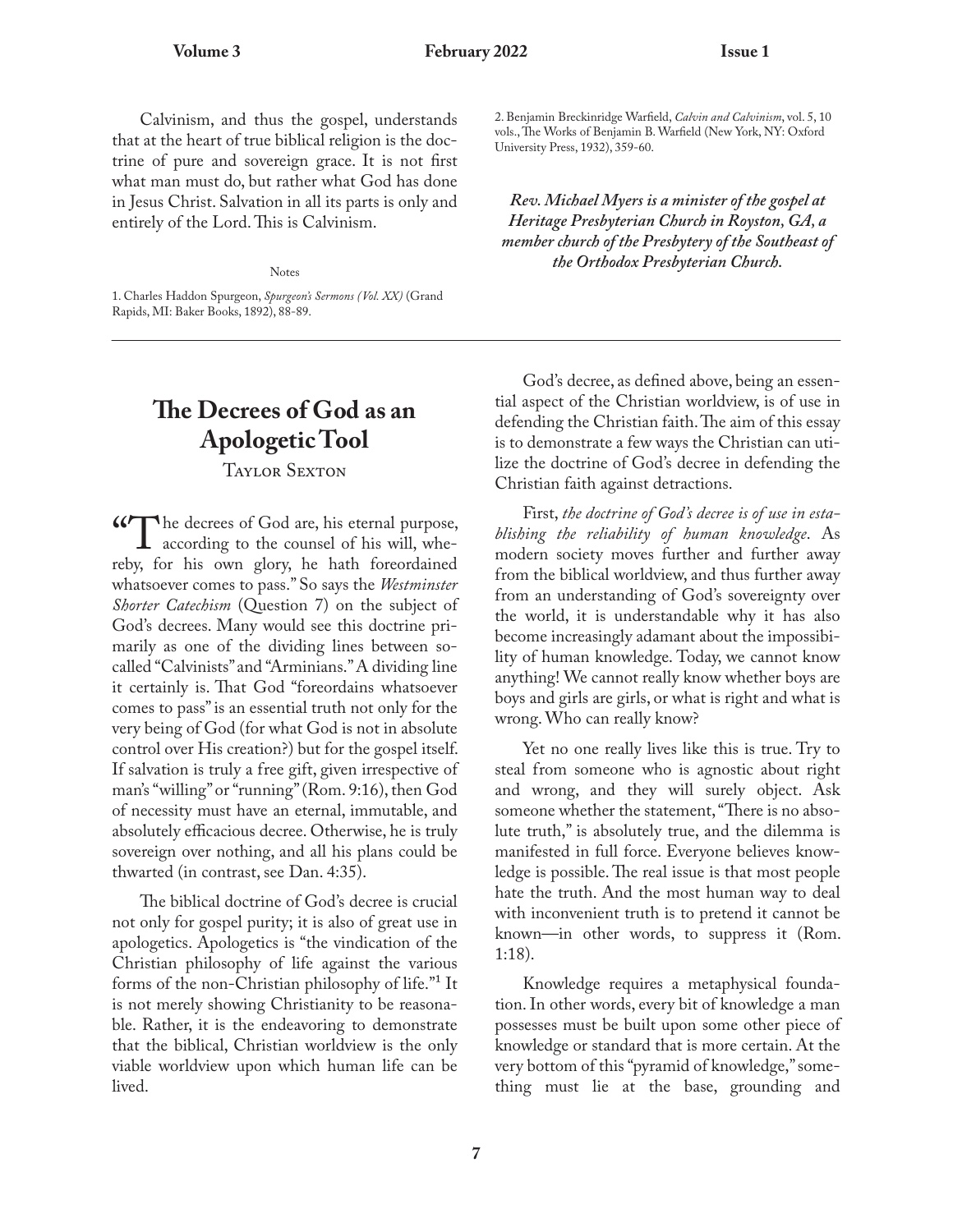stabilizing everything above it. For example, when I woke up tomorrow morning, went into the bathroom, retrieved my toothbrush and toothpaste out of the drawer, and proceeded to squeeze the tube of toothpaste, I knew that toothpaste will in fact come out. I know this because I did it yesterday morning, and it worked. At the base of this belief is the more certain belief that the universe behaves consistently throughout time. If the toothpaste came out yesterday morning, I can reasonably expect it to do the same tomorrow morning.

This is not enough for true knowledge, however. Upon what basis do I believe that the universe behaves consistently throughout time?This is not a hypothesis that can be tested, as I have only thirty years of experience to go on. I cannot go back to 1970 to see if the toothpaste came out for my then teenage father. At the base of my knowledge, then, must be something that metaphysically *accounts* for such a belief—in other words, a *presupposition*.

The only viable presupposition for such a belief, I assert, is the doctrine of God's decree. If God were not God, or did not exist, I could have no reasonable expectation that when I wake up tomorrow morning the universe will behave then like it does today. Yet, on the biblical worldview, I can have such an expectation, because God has decreed it: "While the earth remains, seedtime and harvest, cold and heat, winter and summer, and day and night shall not cease" (Gen. 8:22). I can truly know nothing apart from God's decree.The Christian should be aware of this and be ready to point it out.

Secondly, and closely related to the first, *the doctrine of God's decree is of use in establishing the possibility of human science*. Science (properly socalled) is a gift from the Lord. In fact, science (again, properly so-called)<sup>2</sup> would not have been possible apart from the Christian worldview. The scientific method, which has brought such great technological and medical advancements to the modern world, relies upon the belief that the experiments scientists conduct today, when repeated and tested, will produce the same results, because the universe behaves uniformly from day to day.

Again, this is all impossible without a metaphysical basis. In the unbelieving worldview, there is no reason to believe that tomorrow will be like today, or that yesterday was like today is. Without this certainty, science is impossible, not to mention history. However, if there is a God who orders the universe in such a predictable and reliable way—so that the sun rises and sets in an orderly fashion, the law of gravity remains precise and consistent, and the speed of light holds constant—then science is possible. The unbeliever, try as he might, cannot account for science.To do so, he must borrow from the Christian worldview. Christians should be aware of this and point it out.

But thirdly, and most preciously, *the doctrine of God's decree is of use in establishing the blessing of human comfort*. Knowledge and science, although immensely important, are one thing; comfort is another. A man may have all the knowledge and understanding in the world, yet if his life is full of dread and terror, he considers it not worth living. At the same time, even though a man be of little knowledge and shallow understanding, if his life is one of contentment, hope, and true happiness, he considers it a blessing above all others.

How does God's decree bring comfort? It consists in this: that God is good. To explain, if God is good, yet is unable effectually to cause his good purpose to stand, and to accomplish all that he pleases (Isa. 46:10), his goodness means nothing. However, if God is good, and is able by his omnipotent power, through his irresistible and unthwartable decree, to make his most glorious purposes maintain, then his goodness means everything.

Christian, you have something to offer the unbeliever. The fact is, the unbeliever—who has knowledge and enjoys the advancements of science—lives in absolute defiance of their own worldview, which can provide no such luxuries. In their sad, naturalistic state, they believe that all that exists is merely matter in motion. For the unbeliever, whether they recognize it or not, their life is, in the words of Shakespeare, "but a walking shadow, a poor player / That struts and frets his hour upon the stage / And then is heard no more: it is a tale /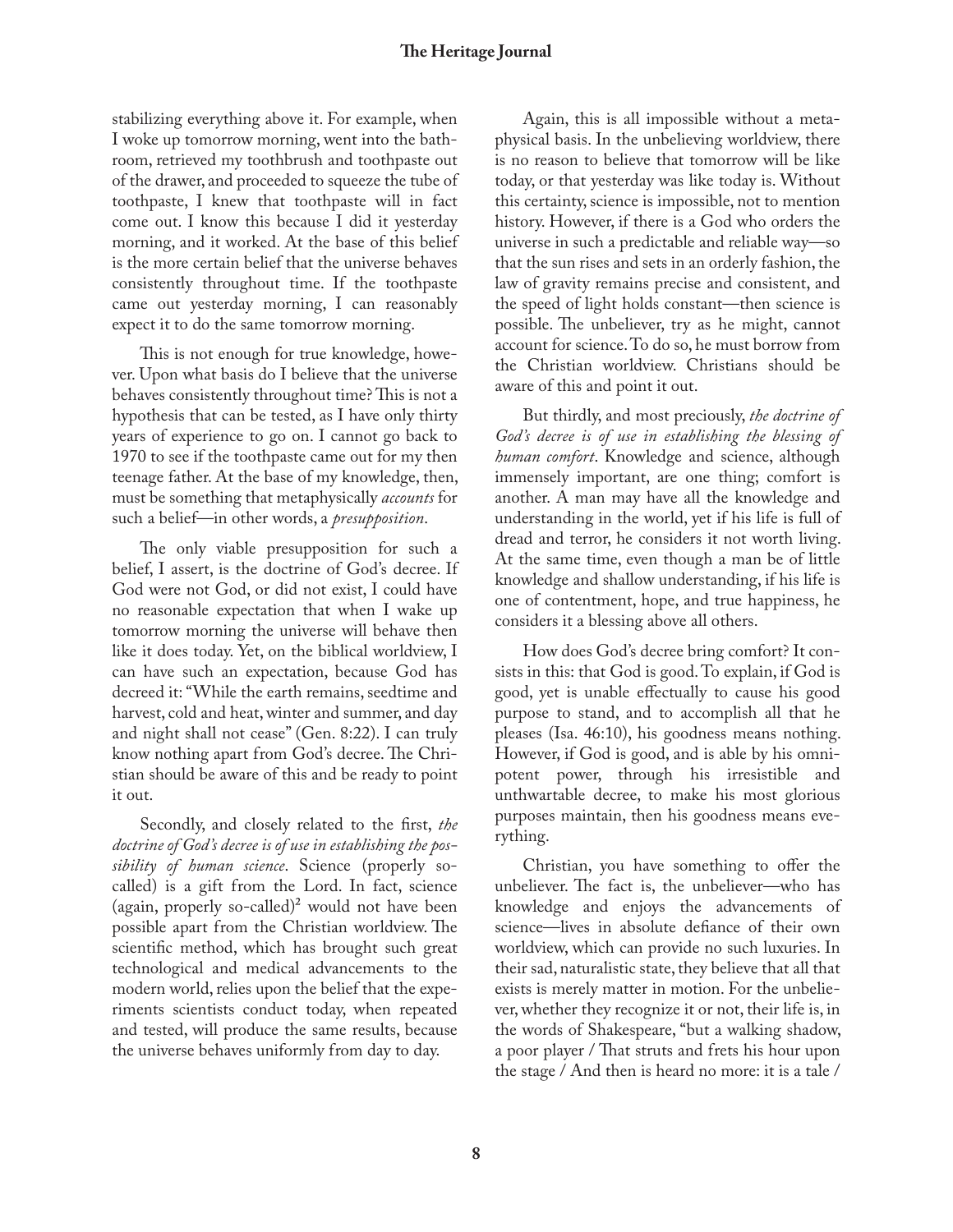Told by an idiot, full of sound and fury, / Signifying nothing."

Worst of all, the unbeliever has no hope. To them, all is chance. Things may turn out okay for them; they may not. Even if they do, what does it matter? They cannot possibly know. But you, Christian, do know, because you know the Lord, who sovereignly executes his decree, and will accomplish all his good pleasure. And he *has* accomplished it in the Lord Jesus Christ. Christian, take comfort in this: that the Lord, who is faithful, is fulfilling his good purpose in you, and He "will do it" (1 Thess. 5:24). Now, go forth, wielding this good news, and bring the gospel to the lost who so desperately need it.

#### Notes

1. Cornelius Van Til, *Apologetics*, Logos Edition. (Philadelphia, PA: Presbyterian and Reformed Publishing, 1976), 1.

2. I emphasize this because what is today called "science" is often not science, but implicit faith in "experts."True science seeks to discern the fabric of God's world, thinking God's thoughts after him.

3. From *Hamlet*, Act 5, Scene 5.

*Taylor Sexton is a pastoral intern at Heritage Presbyterian Church in Royston, GA. A licentiate of the Presbytery of the Southeast of the Orthodox Presbyterian Church,Taylor resides in Danielsville, GA, with his wife Sophia.*

### **400 to 1**

### *Are You Willing to Contend?* MICHAEL MYERS

C hristians everywhere hold Athanasius the<br>Great in high esteem. Athanasius contra Great in high esteem. *Athanasius contra mundum* ("Athanasius against the world") evokes thoughts of championing the cause of orthodoxy against the tides of heresy. I thank God for Athanasius. As one who stood for the cause of biblical, Trinitarian theology, his task was unique and essential. His contending for the faith did not immediately earn a position of popularity, however. On the contrary, the blustering winds of power and culture blew fiercely in his face, even leading to multiple exiles. If you are a Christian, you can thank God that Athanasius was no weathervane who turned with the gusts of opposition, but was instead full of love to the Lord, deeply rooted in the truth, and willing to stand firm in the evil day, even and especially when he stood alone.

People love unanimity because they look to one another for validation. So when everyone in the room is clamoring for the next progressive topic, enthusiastically striving to catch the next cultural wave to propel them into acceptance (and a little notoriety doesn't hurt, right?), few want to chime in and record their negative vote.The fact is, it is hard to be the odd man out, apparently the only one in the room saying 'no.'This, dear friends, is nothing new.

Rewind about 3,000 years to 1 Kings 22 and 2 Chronicles 18. Jehoshaphat, king of Judah, had begun well, building upon the advances of his father Asa and walking in the ways of his predecessor David. Nevertheless, in an astonishing lapse of judgment, he decided to ally himself with the wicked king Ahab to go fight against Syria. Despite the folly of his commitment, Jehoshaphat had some residual good sense to request that the monarchs inquire of the Lord to see if this was a war worth waging. More than happy to oblige, Ahab sent the word and called a conference of prophets: "Then the king of Israel gathered the prophets together, four hundred men, and said to them, 'Shall we go to war against Ramoth Gilead, or shall I refrain?' So they said, 'Go up, for God will deliver it into the king's hand'" (2 Chr. 18:5).

The prophetically sanctioned answer was overwhelming. What more could Jehoshaphat desire? Absolute unanimity, thriving nationalism, unwavering confidence—it was all there for the taking, 400 times over. But Jehoshaphat had that nagging feeling that something was off.What caused Jeho-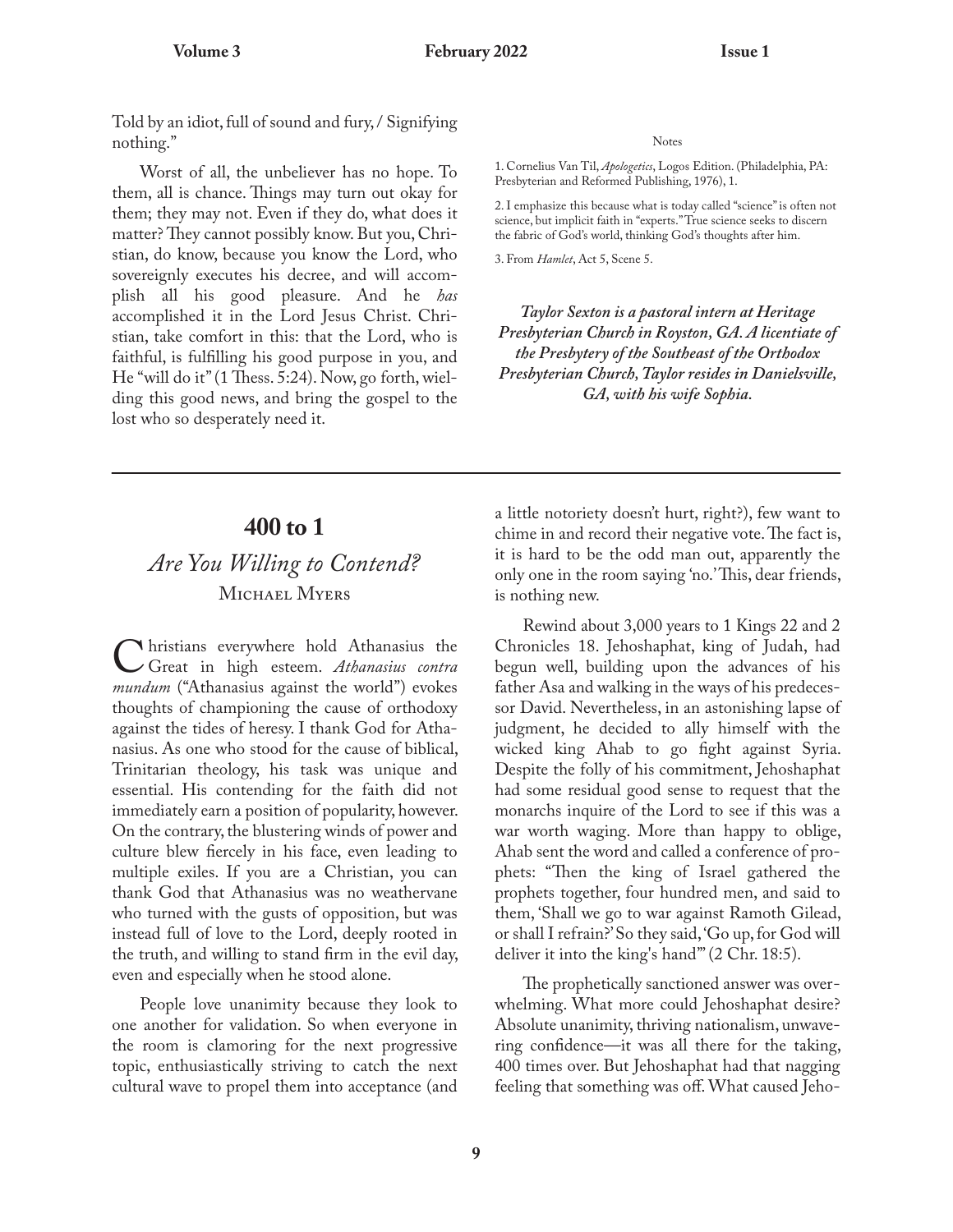shaphat to think twice? Did he notice the way the fabulous 400 were dressed? Did they have golden calf pendants hanging around their necks? The text does not say, but the king of Judah realized that there was not a single prophet of the Lord around, so he had to ask just one more question: "Is there not still a prophet of the LORD here, that we may inquire of Him?" (2 Chr. 18:6).

Ahab's answer revealed his true colors: "There is still one man by whom we may inquire of the LORD; but I hate him, because he never prophesies good concerning me, but always evil" (2 Chr. 18:7). Ahab was happy with the easy and prevailing "yes," but he also hated the hard "no."His concern terminated "not upon what was true or false but upon what was supportive or non-supportive."<sup>1</sup> As a man ahead of his times, in very 2022 fashion, he decided that the best method of maintaining unity was to block (de-platform?) that one detractor from having a say. He wanted a safe-space of positivity despite the sham uniformity. This should have been the cue for Jehoshaphat to head for the door, but instead he responded by weakly chiding his cohort, "Let not the king say such things!" (18:7).

Enter Micaiah, a legendary prophet of whom few legends have been told. Ahab's messenger was kind enough to brief Micaiah on the situation. "Listen, Micaiah, do not come in here and ruin the mood. Everyone is in agreement, and you should be too. You aren't the only prophet you know, and we all just want to love God and love people" (amplified paraphrase; see 1 Kgs. 22:13). What's a prophet to do? Micaiah faced two mutually exclusive options: 1) go with the flow while surrendering his conscience and spine or 2) speak forth the Word of the Lord and suffer for it. Like every faithful prophet and servant of the Lord, this man opted for the latter.He did so not because he raised a moistened finger and found the cultural winds favorable, but rather because he "was no sycophant longing for royal favor, no cooperative evangelical begging his colleagues in ministry to confer respectability upon him."<sup>2</sup>

With fiery eyes and a faithful heart, Micaiah walked into the presence of the kings and the False

400. His sarcastic introduction drew out Ahab's hypocritical ire (1 Kgs. 22:15-16). The prophet's clear and resolute proclamation of the truth and condemnation of error led to his injury, imprisonment, and impoverishment, not to mention his continued and manifest unpopularity (vv. 17-28). Yet the Lord's word held true and Micaiah has received at least part of his prophet's reward (Matt. 10:41, though still awaiting the resurrection).

Our churches desperately need pastors, elders, and congregants like this. Dale Ralph Davis in his masterful commentary on 1 Kings wrote:

One sometimes wonders if the church is drifting back to an Ahab mind-set, or, if not hostile toward the candor of the word at least embarrassed by it. I have received church advertisements in my mail. A new church is forming in our area. It is going to feature, among other attractions, a 'non-judgmental atmosphere' to attract me. I know, I mustn't over interpret. But what does that mean? Likely that the church means to eschew negativism, refrain from making folks 'feel guilty', or—the ultimate contemporary sin—feel bad about themselves. What will the ministry of the word be like in such a church? Will it ever press home the word of God in its searing honesty? Or must that be sacrificed lest it destroy the non-judgmental ambiance. Ahab would love such a place.<sup>3</sup>

Would you love such a place? Far too many throughout church history have opted for Micaiah's first option, that is, surrendering both conscience and spine to placate the pressures of culture. These things must not be so. Though Jude admitted that he would have preferred to write about the joys of salvation, he found it more necessary to exhort his people to contend earnestly for the faith that was once and for all delivered to the saints (Jude 3). Our age of relativism requires us firmly to adhere and faithfully to defend the truths of the Word of God. Our age of humanism necessitates the Church to fight tenaciously for a biblical anthropology and soteriology. Our age of lowchurchism compels us to be faithful in maintaining the truths of the gospel and the purity, peace, and unity of the Church, whatever persecution or opposition may arise on that account. Our age of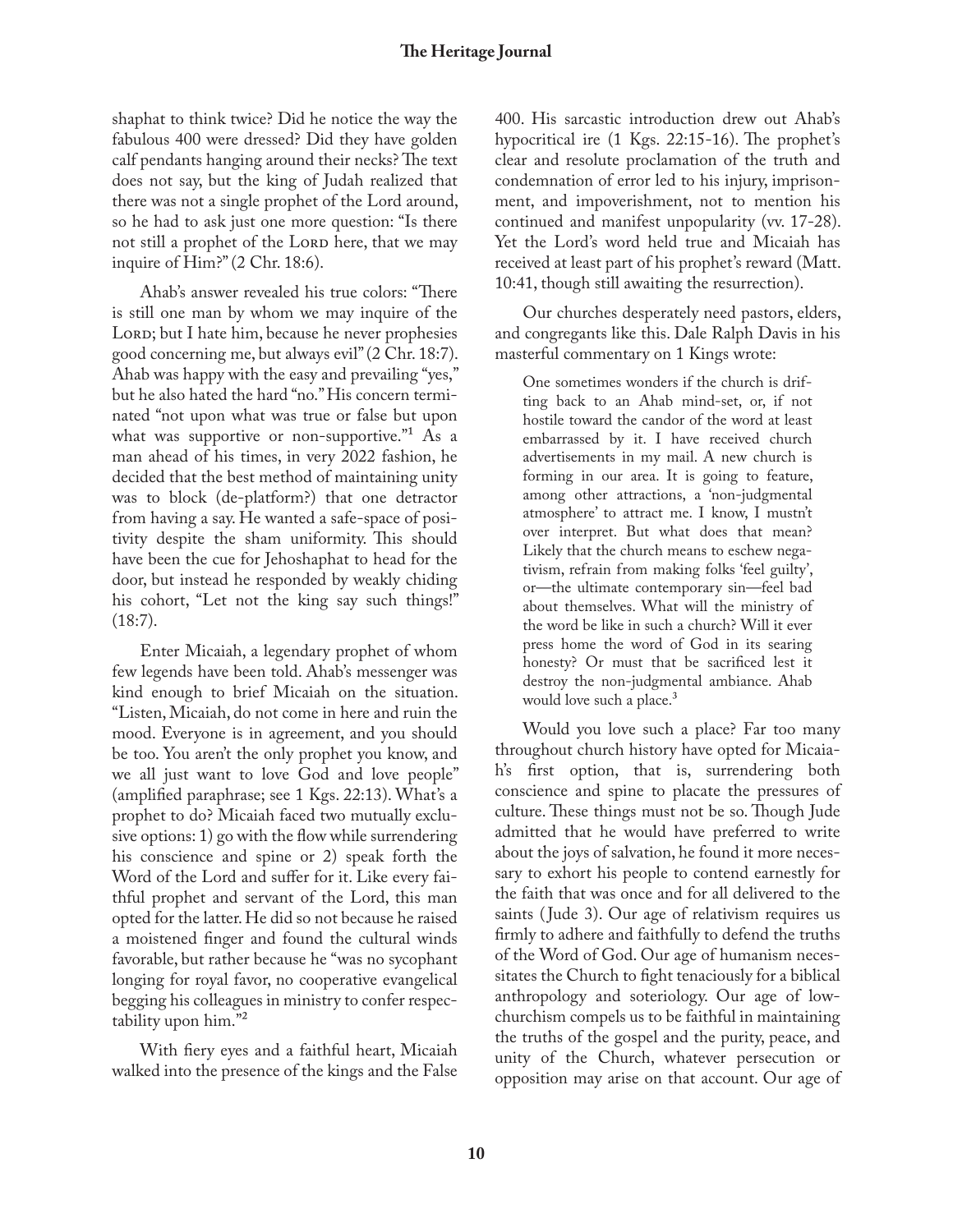spiraling gender confusion and sexual rebellion obligates the Church to hold fast to biblical manhood and womanhood, not recover from it. Our age of statism challenges the Church boldly to profess the singular glory of Jesus Christ the King and our allegiance to Him.

The difficulty with contending is that it tends to be contentious. Of course, our speech needs to be gracious, seasoned with salt, so that we may know how to answer each person (Col. 4:6). Nevertheless, salt stings sometimes, especially when contacting the wounds of error. Today, defending and preserving the truth is far less appealing than meddling with it. Far too frequently, calling out error and speaking the inconvenient truth will earn labels of arrogant, mean, or narrowminded. It happened to Micaiah. It happened to Athanasius. It happened to the Lord Jesus.That is good company, however, and an honorable calling. Remember that until the Day of Glory the Church will be "by schisms rent asunder and heresies distressed."May the Lord raise up saints who keep watch, contend earnestly for the faith, and hold fast to the truth, even if the odds are 400 to 1.

#### Notes

1. Dale Ralph Davis, *1 Kings:The Wisdom and the Folly* (Fearn: Christian Focus Publications, 2013), 314-15. 2. *Ibid.*, 314.

3. *Ibid.*, 315-316.

### **Abortion: Roots, Causes, and Defeat**

BEN STAHL

*"I call heaven and earth as witnesses today against you, that I have set before you life and death, blessing and cursing; therefore choose life, that both you and your descendants may live; that you may love the Lord your God, that you may obey His voice, and that you may cling to Him, for He is your life and the length of your days" (Deuteronomy 30:19-20).*

The American Thinker recently posted an article<br>republished on many Christian websites titled<br>"WHO MAN DOWN" *he American Thinker* recently posted an article "What Hath Roe Wrought?"The author notes reasons abortion clinics are closing and Americans are turning against abortion. The reasons include studies documenting harm to many women from abortion; too many abortions driven by designer baby goals; and the profit generated through abortion. Recently, at an Atlanta abortion clinic as a pregnant woman entered for an abortion, a woman standing against abortion called out, "You are a great mom! This procedure will hurt you because many woman regret their abortion." Many today are rightfully hoping and praying for abortion to end, but the way it is being opposed is with the wisdom of this world rather than wisdom from the Lord.

The Lord does not call abortion one of the seven things He hates because of the documented harm to the mothers who murder their own children. The Lord hates abortion because it is an abomination to Him (Prov. 6:16-17). Christians oppose abortion because we are in a spiritual warfare against sin, and abortion is sin. What follows seeks to frame abortion in its true context, that is the Biblical context, so that the people of God might be thoroughly equipped in their prayer lives and evangelism to those on the road to death. In this manner, the Word of God will go out faithfully, and men and women will be saved, for "faith comes by hearing, and hearing by the Word of God."

#### **Abortion: Its Roots**

#### *"Then when lust hath conceived, it bringeth forth sin: and sin, when it is finished, bringeth forth death" ( James 1:15 KJV).*

These words of the Lord written by James trace the origins of all sin. Sin is conceived by lust.Therefore, the root of abortion is lust (1 John 2:15-17).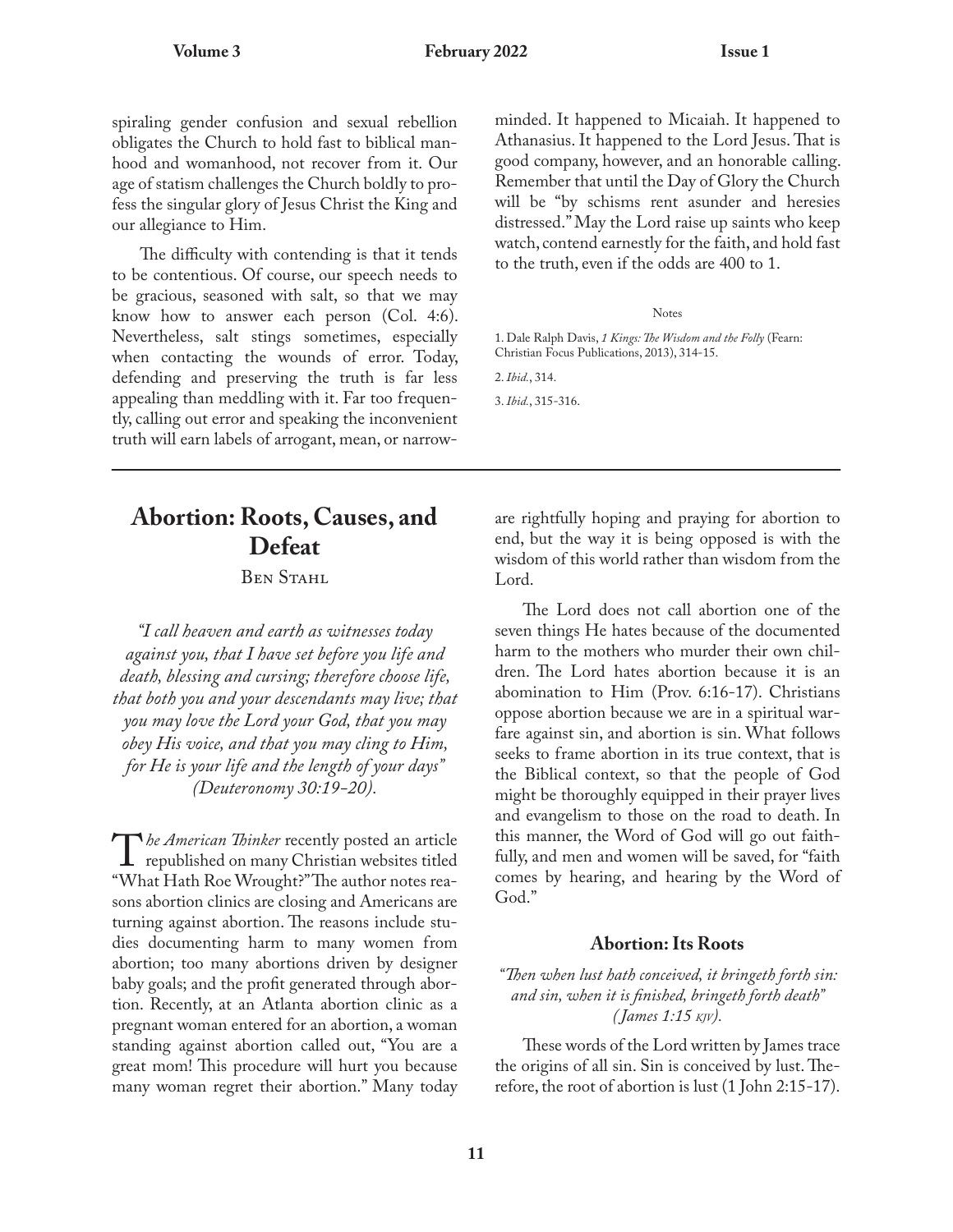*Lust of the Flesh*: Merriam-Webster's Dictionary defines "bloodlust" as the "desire for bloodshed." The Cambridge Dictionary defines it as "enjoyment of being violent or watching other people be violent." At some risk of lowering the level of scholarship, perhaps the Urban Dictionary defines the term most accurately in our context: "an uncontrollable desire to kill people."The bloodlust of abortion is the insatiable appetite for the shedding of innocent blood.We often see this bloodlust in politicians and abortion promoters who speak so cruelly of children being killed. Rather than crying out, "Enough, enough," they cry out, "More, more!"

The recent U. S. House bill H.R. 3755 (dubbed by some the "Unrestricted Warfare on Children Act") includes this line: "Access to equitable reproductive health care, including abortion services, has always been deficient in the United States for Black, Indigenous, and other People of Color (BIPOC) and their families."

In Atlanta, New York, Philadelphia, and many other cities, more African American children are murdered by abortion than are born alive. A large portion of politicians believe murdering half of all Black babies is not enough, it is deficient! "There are three things that are never satisfied, four never say, 'Enough!' The grave, the barren womb, the earth that is not satisfied with water—and the fire never says, 'Enough!'" (Prov. 30:15-16). A devouring fire is never satisfied. Burning half the fuel is not enough—it wants more! A fire seeks to burn all and only goes out by reason of loss of fuel. So are those who hate innocent life. One half of minority children being slaughtered is "deficient." When will it be enough? There is only one way—when all are consumed and there are no more to murder.

*Lust of the Eyes*: The concept of devouring fire and abortion is not a new idea. In ancient Canaan, there was a horrific idol named Molech. God warned His people Israel against engaging in the barbaric idolatry of Molech in several places including Leviticus 18:21 and 20:3-5. And yet, the people quickly fell into the sin of worshipping Molech along with the Baals, Chemosh, and Ashteroths who seem to have utilized overlapping practices of requiring blood at the hands of their worshippers (see 1 Kgs. 18:25-29 and 2 Kgs. 2:26-27).

In 1 Kings 11:7, Solomon in his multiplication of wives built a high place for Molech outside Jerusalem. In 2 Kings 21:6, King Manasseh of Judah offered his son through fire as a sacrifice to false gods. Molech required the shedding of the innocent blood of children at the hands of their parents. The blood was shed by burning the child alive in the devouring fire of the idol.

A twelfth century rabbi named Schlomo Yitzchak wrote a commentary on Topheth (Molech) mentioned in Jeremiah 7:31 and gave this description of the practice:

Topheth is Moloch, which was made of brass; and they heated him from his lower parts; and his hands being stretched out, and made hot, they put the child between his hands, and it was burnt; when it vehemently cried out; but the priests beat a drum, that the father might not hear the voice of his son, and his heart might not be moved.

This horrific practice, of which the Lord says, "I commanded not...neither came it into my mind" ( Jer. 19:5 KJV), was one of the primary reasons that Judah was destroyed by Babylon. The lust of the eyes towards the idols of the world and their worship always comes with the shedding of innocent blood, one of the seven things the Lord hates (Prov. 6:16-17). Similar practices are recorded throughout history in places such as Carthage and portions of the Roman empire.

Today, as children are sacrificed to the gods of this world, their parents turn up loud music in their cars or on their headphones to drown out the words of God presented by Christians on the street warning them of the cries of their little ones that call to their parents and their Creator for help and protection! So it was many years ago as the babies screamed in the flaming arms of the idol Molech that the priests beat the drums and blew the trumpets drowning out the cries of agony.

*Pride of Life*: "Reproductive justice!" "Bodily autonomy!" "International human rights!" "Women's health!" Such are the rallying cries of the wicked as they lead their followers to murder their own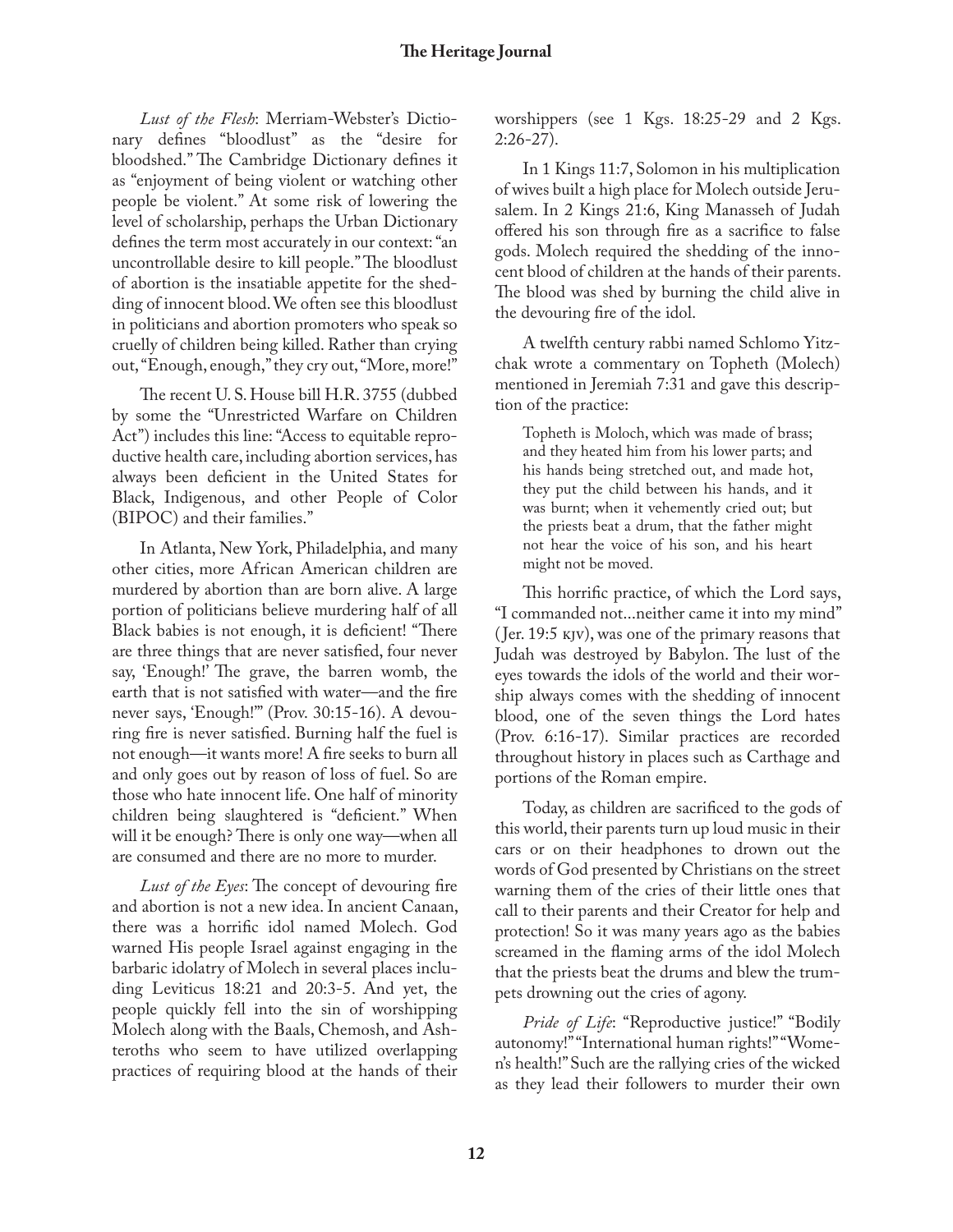flesh and blood. Like the "Answer to the Jewish Question" of Hitler's Nazi Germany, so the euphemisms of our day are the death sentences of millions of innocents. Why? The wicked in his pride persecutes the poor (Psa. 10:2).

Psalm 10 teaches that the wicked in their pride think God doesn't know, see, or care what they do, and through vain words they carry out atrocities on the innocent.This foolish pride is a root of the sin of abortion.

#### **Abortion: Its Cause**

When lust conceives it brings forth sin.When sin is finished it brings death.The lust of the flesh, the lust of the eyes, and the pride of life have conceived together to bring forth sin in the form of abortion.Their fruit has largely been born through deceit.

In my experience at several Atlanta abortion mills, few if any parents en route to murder their children have ever thought about shedding innocent blood. They have never thought about minority abortions as a percentage of the minority population. They may have never heard of "bodily autonomy," and in the many conversations with folks, I have never heard that term used in their own defense. What they have said are things like this:

– If the life in the womb seems to be an inconvenience, then the right thing to do is to abort.

– There is no moral issue with abortion as the baby is not "viable."

– The mom's choice to abort is a valid choice.

– God understands their difficult decision and will accept or at least forgive them if it is wrong.

– It is better to end the baby's life than to lose friendships over pregnancy.

– It is better to abort the child than to raise the child without a father.

– No one can judge their decision, as God says, "Judge not lest ye be judged."

What these ideas have in common is that each is false.Those who believe these things and practice their belief have been deceived by the lies of the world, the flesh, and the devil. Jesus said, "You are of your father the devil, and the desires of your father you want to do. He was a murderer from the beginning, and does not stand in the truth, because there is no truth in him. When he speaks a lie, he speaks from his own resources, for he is a liar and the father of it" ( John 8:44).

When the lusts of the world are conceived, they deceive many to carry out sin. Sin when it brings forth fruit leads to death. Millions upon millions of children have died and are still dying because parents and abortion providers have been deceived by lies of the wicked one and are acting out those lies in the murder and killing of their own and others' children.

This is what the devil subtly came to do: steal, kill, and destroy ( John 10:10). Those that participate in such murder are demonstrating two things: 1) they are children of their father the devil, and 2) they do not have eternal life abiding in them, for murderers "shall not inherit the kingdom of God" (Gal. 5:21).

#### **Abortion: Its Defeat**

*And such were some of you. But you were washed, but you were sanctified, but you were justified in the name of the Lord Jesus and by the Spirit of our God" (1 Corinthians 6:11).*

There are many individuals and groups today that call themselves "pro-life." Some mean by this that they are for laws that limit and restrict abortion. Others mean that they want mothers to know that they have other options besides abortion. Still others consider mothers to be victims of abortion and want to help rescue them. None of these ideas will hinder the lusts of the flesh, the lusts of the eyes, and the pride of life. They will not defeat Satan, his deceit, and his deceived children from bearing forth the fruit of their sin, which is death. There is only one way that sin is defeated, and it is not found in politicians, laws, or slogans. Sin is defeated by a person whose name is Jesus Christ.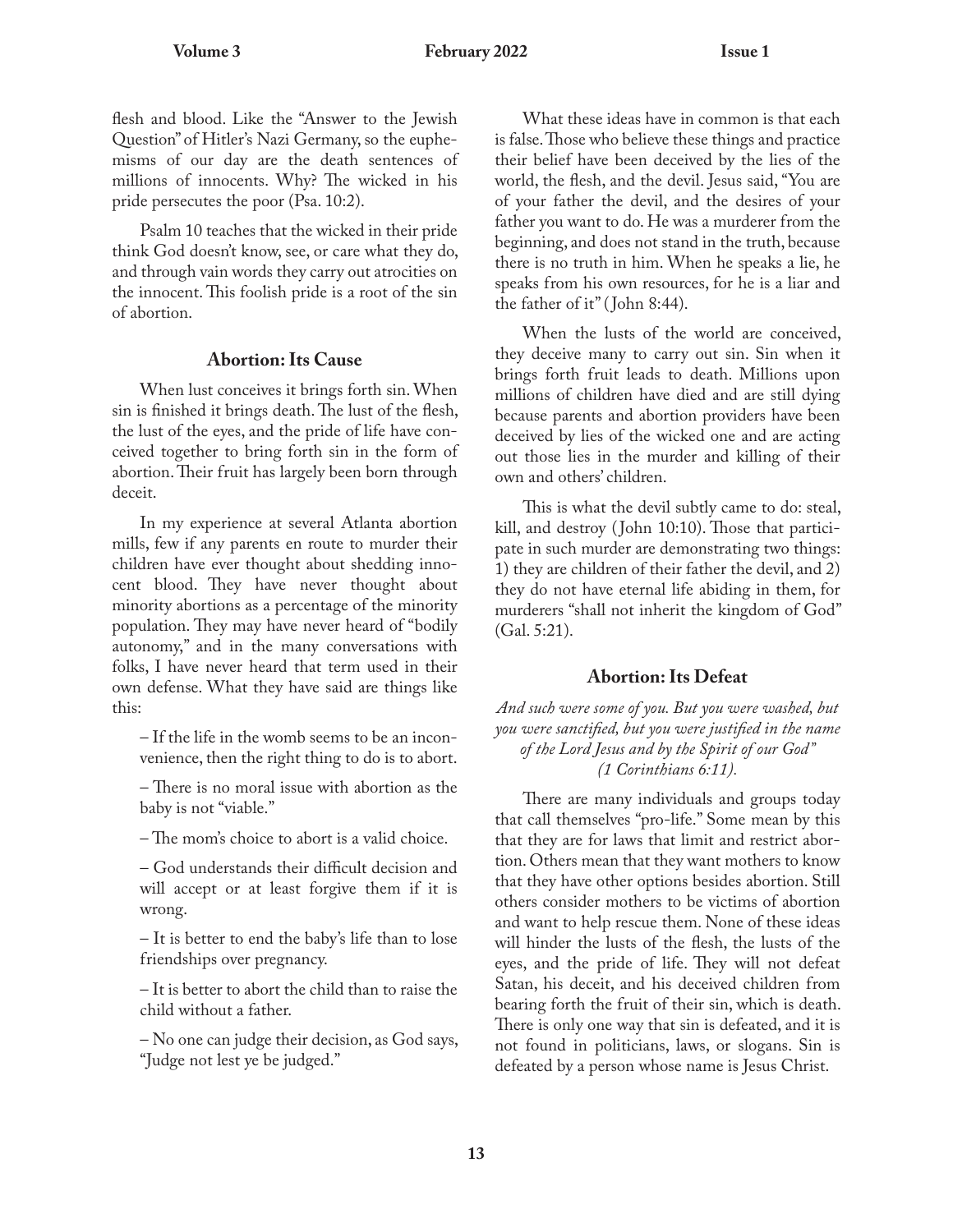To those who are living in sin and murder, deceiving and being deceived, the Lord calls out from Heaven:

Wash yourselves, make yourselves clean; put away the evil of your doings from before My eyes. Cease to do evil, learn to do good; seek justice, rebuke the oppressor; defend the fatherless, plead for the widow. "Come now, and let us reason together," says the LORD, "Though your sins are like scarlet, they shall be as white as snow; though they are red like crimson, they shall be as wool. If you are willing and obedient, you shall eat the good of the land; but if you refuse and rebel, you shall be devoured by the sword"; for the mouth of the LORD has spoken (Isa. 1:16-20).

The defeat of abortion and all sin comes from the one who bore my sin on the cross and shed His blood for me, even Jesus Christ. God has made "Him to be sin for us, who knew no sin, that we might be made the righteousness of God in Him" (2 Cor. 5:21). Christ Jesus came to save the murderer. The one who was a captive to Satan and sin Christ came to set free.

Christ did not sugarcoat sin or tell people their sin was okay, as so many are apt to do today, but He came telling them it was evil, of their father the devil, and He could set them free. How can sinners, murderers, evil men and women be set free? By repenting of their sins and believing in Jesus Christ alone for salvation. For this reason Jesus came into the world, to set the prisoner free!

The faithful proclamation of the full counsel of God and of His holiness, righteousness, perfection, glory, sacrifice, redemption, and salvation—in other words, the gospel of Jesus Christ—will defeat abortion. As the gospel goes out, lost souls are saved. As lost souls are saved, the day of the Lord is hastened. As lost souls are saved, they and their children live. As children live, the abortion doctors have no more work to carry out. Sin is defeated by Christ and His glorious gospel.

#### **Go YeTherefore!**

Many people view the proclamation of Christ and His Word to the lost and dying at abortion mills as folly. Just before Christmas I was surrounded by a group from another religion who told me, "God's Word that you're reading cuts people to their hearts. We don't want to do that. We want to show them love." A group then exceeding thirty people stood on the sidewalk and sang "Jingle Bells" and "The Twelve Days of Christmas" as mothers carried their children into the modern day temple of Molech to pour out their blood as a sacrifice to their own idols and lusts.

Let us not be deceived, the world and its religions—and sadly, even many in various pro-life movements—are no friends of the Word of God and the Gospel of Jesus Christ.They are no friends of preaching when it is preaching of the cross.They consider it foolish and powerless. Instead, they desire men's wisdom. Fifty years of men's wisdom later, abortion is alive and well. It is high time for the gospel of Jesus Christ to be preached and to give no quarter to those who would seek to stop it.

Christ sent us into the world not with wisdom of words but to preach the gospel!

For the message of the cross is foolishness to those who are perishing, but to us who are being saved it is the power of God. For it is written: "I will destroy the wisdom of the wise, and bring to nothing the understanding of the prudent." Where is the wise? Where is the scribe? Where is the disputer of this age? Has not God made foolish the wisdom of this world? For since, in the wisdom of God, the world through wisdom did not know God, it pleased God through the foolishness of the message preached to save those who believe. For Jews request a sign, and Greeks seek after wisdom; but we preach Christ crucified, to the Jews a stumbling block and to the Greeks foolishness, but to those who are called, both Jews and Greeks, Christ the power of God and the wisdom of God. Because the foolishness of God is wiser than men, and the weakness of God is stronger than men (1 Cor. 1:18-25).

The Kingdom of Heaven has come, Satan is bound, Christ is ruling, all power in Heaven and on earth has been given unto Him, He is destroying sin and setting free those who are slaves to sin, and He is doing it by the proclamation of His Word and by His Holy Spirit. Here is how abortion is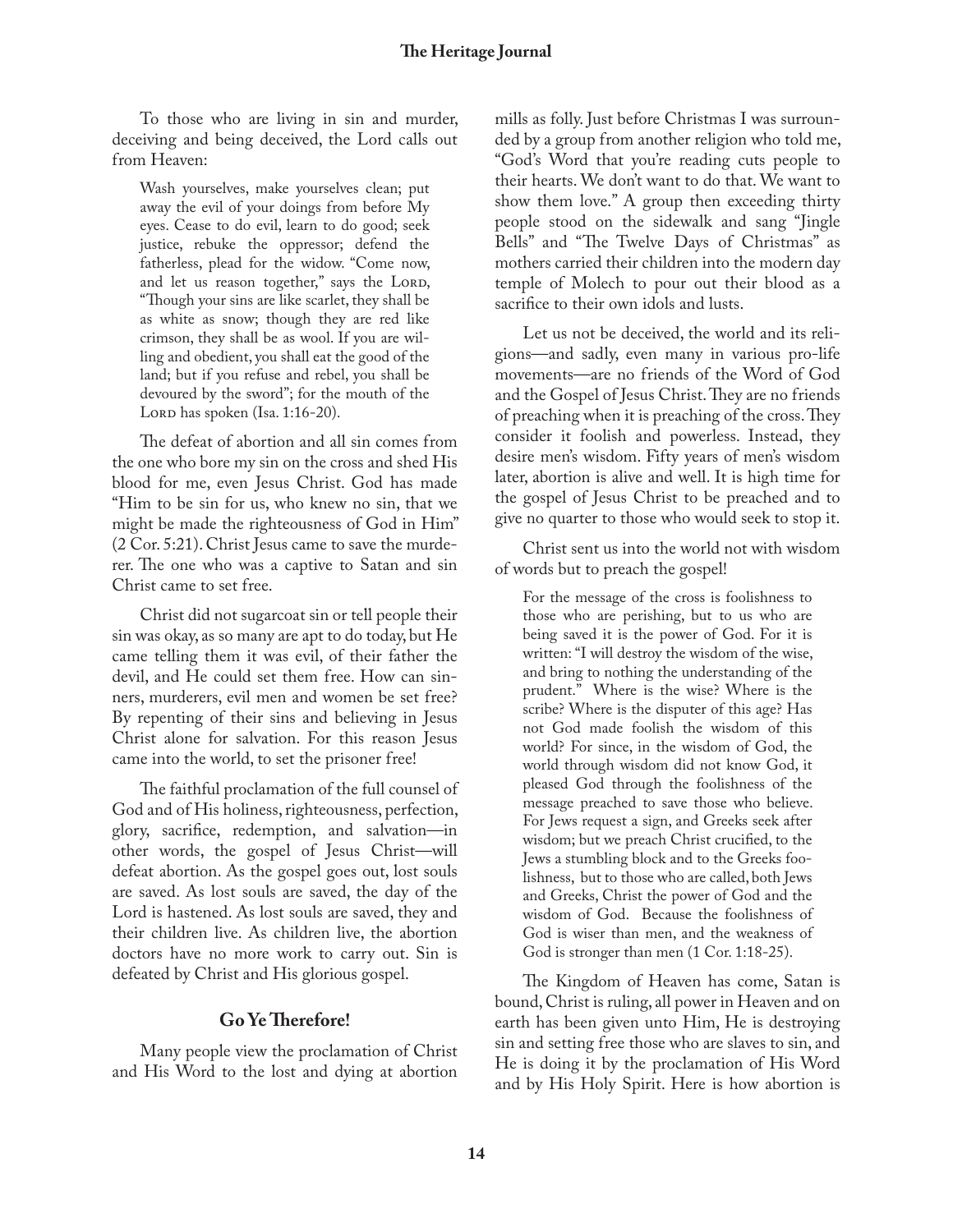defeated—by Jesus Christ the Lord and giver of life. Go out to the fortresses of Satan and proclaim freedom to the prisoners through that everlasting Word that cuts to the heart of men for their salvation. Christ is for you in this! Who can be against you? Make Christ known, call all to repentance and faith, and Christ will be glorified, wickedness will subside, souls will be saved, and children on the path to death will live.

*Ben Stahl is a ruling elder at Redeemer Orthodox Presbyterian Church in Atlanta, GA. He preaches the gospel of Jesus Christ regularly on the streets of the city in front of the abortion mills.*

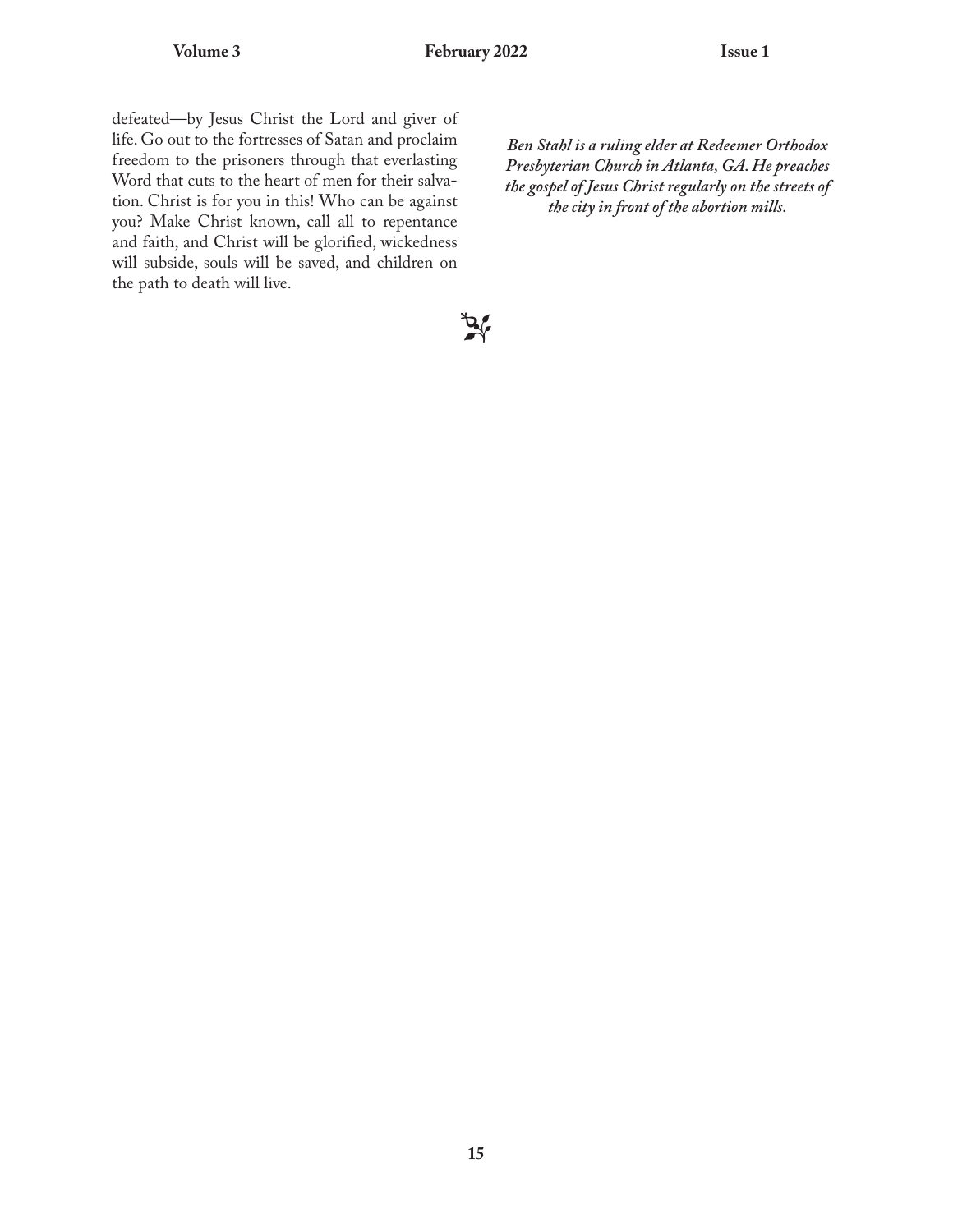### Bleating Hearts

*"My sheep hear My voice" ( John 10:27).*  $\mathbb{X}$ 

The "Bleating Hearts" section is for contributions from members of the congregation at Heritage Presbyterian Church in Royston, GA.

### **How Should We Understand Modern Christian Singleness?**

BEN MORDECAI

The introvert's dilemma?<br>The introvert's dilemma is when you do not T ave you ever faced the introvert's dilemma? actually want to go to a party, but you want to have been invited. The modern single is faced with a similar dilemma: on the one hand, they are told to celebrate how free they are, bombarded with messages from magazines and Instagram about how great it is to not be tied down so they can seek the things that would give their lives meaning. On the other hand, they are reminded by countless songs and movies about how finding the love of their life is the key to happiness, or how hopeless life is after losing out on that special person.

Outside of the messages from popular culture, singleness is also treated as a benchmark for how big of a loser you are. If you are single, that must mean that you are unwanted, unloved, and unvalued. Even the word "virgin" has come to mean "loser." This is probably why young couples are known for over-the-top infatuation when they do pair up.They feel like being wanted and chosen by another serves as a validation that they are not weird. In other words, it satisfies their ego.

In the church, the situation is perhaps barely better. Christian singles are still facing the same issues as the broader culture except, perhaps, feeling pressure to forego extramarital sex. Even the Christian singles with a robust worldview and a strong, guiding faith still find that many sermons, lessons, and church activities carry the expectation that people of a certain age will automatically be married. This leads many to feel overlooked or, worse, like they have a substandard calling as a Christian.

"Why hasn't God given me a spouse?" some ask. The answers usually given are intended to be encouraging but rarely land that way, and they usually amount to some variation of the claim that singleness is a gift.

They are told how free they are to serve in ministry, and sometimes that is true, but often the types of service they already do would be unhindered or even enhanced by being married. They are told God is teaching them patience, but they feel like they have been patient for a while.They do not want to contradict their pastor but they are left unsatisfied with the answers they are getting. Eventually, they wonder, "Is singleness really a gift?"

A wise pastor once told me that when someone asks you a theological question, you should pry in and find the personal reasons beneath it. When I consider whether singleness is a gift, I do want to answer the question, but I also want to address the real reason it was asked. They are rarely truly asking, "Is singleness a gift?" as much as they are asking, "Why hasn't God given me a husband when I want a family so badly?" Let's start with the basic question of whether singleness is a gift.

Technically, everything in the Christian life is a gift since God works together all things for the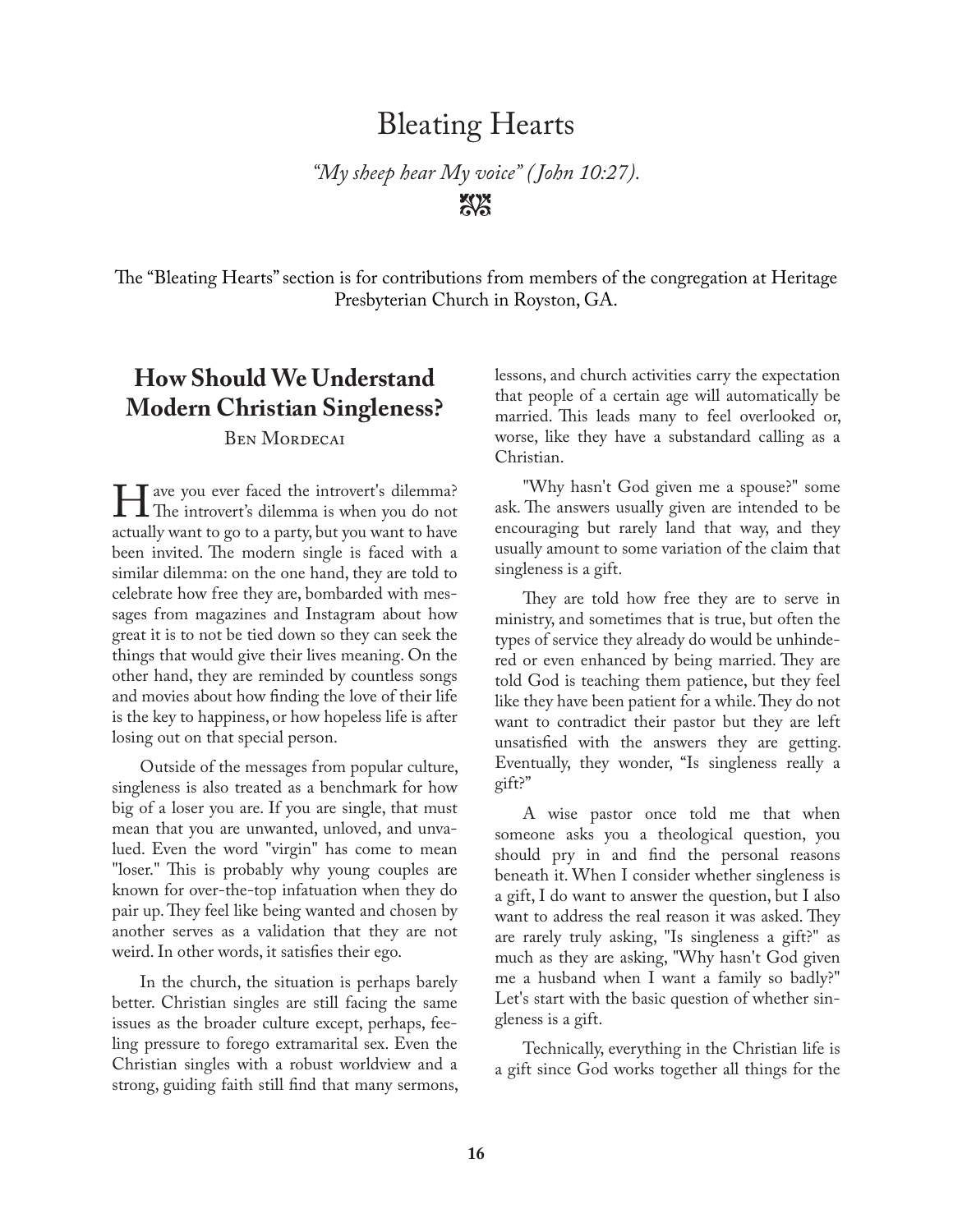good of those who love Him and are called according to his purposes (Rom. 8:28). While this is a profound truth and blessing, under this definition you could call getting a flat tire or getting fired from your job a gift. When Paul describes the spiritual gifts, he highlights the importance of desiring the higher gifts (1 Cor. 12:31).

Though we may have good things to say about singleness, we would not exhort Christians to seek to cultivate singleness because it is a gift. It would be more accurate to call singleness a providence that affords benefits and drawbacks depending on the situation. Most Christians have heard many lessons on the benefits, but little about the drawbacks, which weigh on them heavier.

Marriage is normative. Before sin even existed, it was not good for man to be alone (Gen. 2:18). When sin was introduced it only added strain to the relationship. It did not eliminate God's original purpose. He still intends to fill the earth and subdue it  $(Gen. 9:1).$ <sup>1</sup> Before God created the world, He was planning a second wedding, the marriage of Christ to the Church (Eph. 5:32), which is the ultimate meaning of marriage. Practically speaking, most people want families, have sexual desire, want companionship, and would benefit from having the help or provision that a spouse could provide. Even spiritually speaking, a good spouse will encourage, lead, submit, instruct, learn from, support, pray for, meditate with, and enjoy their partner in the various ways that husbands and wives are called to do so. When compared to a good marriage, it seems deluded to think that singleness is preferable.

The single Christian has grounds for hope in their singleness. We are not Mormons who wrap up salvation with marriage.<sup>2</sup> The Christian single possesses all of the ordinary promises that Christ offers in the gospel: justification, adoption, and sanctification, "assurance of God's love, peace of conscience, joy in the Holy Ghost, increase of grace, and perseverance therein to the end."<sup>3</sup> They also have promises that God can cause the "barren" to bear fruit (Isa. 54), to restore lost years that have seemed wasted (Joel 2:25), and that nothing sacrificed for the kingdom will go unrewarded (Mark  $10:29-30$ <sup>4</sup>

Nevertheless, just as Paul encourages a Christian slave with the assurance that slavery does not hinder his Christian calling, he recognizes the value of seeking freedom when given the opportunity. In the same way, the single person has the same assurance but benefits from seeking the opportunity to marry  $(1 \text{ Cor. } 7:21).$ <sup>5</sup>

How then should Christians seek to marry? They should ask, seek, and knock (Matt. 7:7). That is, they should become increasingly persistent in prayer, intensifying the request as time passes.

The Christian must seek to confirm or cultivate their own maturity.This requires humility and willingness to consider and act upon wise advice. For men, maturity involves demonstrating strength, workmanship, and wisdom, along with other godly virtues.<sup>6</sup> For women, it involves cultivating feminine beauty, gentleness, nurturing attitudes and skills, and general pleasantness. This maturity takes work, whether it is in the gym, the office, the workshop, the kitchen, or the living room. To put it bluntly, most men are looking for a beautiful and gentle woman who can cook, and most women are looking for a strong man with good chances of career success who is kind to them. If Christians are to count others more significant than themselves (Php. 2:3), they ought to consider what kind of man or woman the person they would want to marry would want to marry.

They ought to look for opportunities to meet the kind of person they would want to marry.This involves practical activities like going to events, joining groups, and polishing their social media.They should also deliberately tell their friends, family, and church that they are interested in getting set up and they should practice making casual small talk and learning to be friendly with strangers.This is a learning process. Finding and forming healthy relationships takes time and attention.This improves with experience.

In this short essay, we explored the confused state of modern relationships: celebrating independence, fear of being alone, and the ego validation of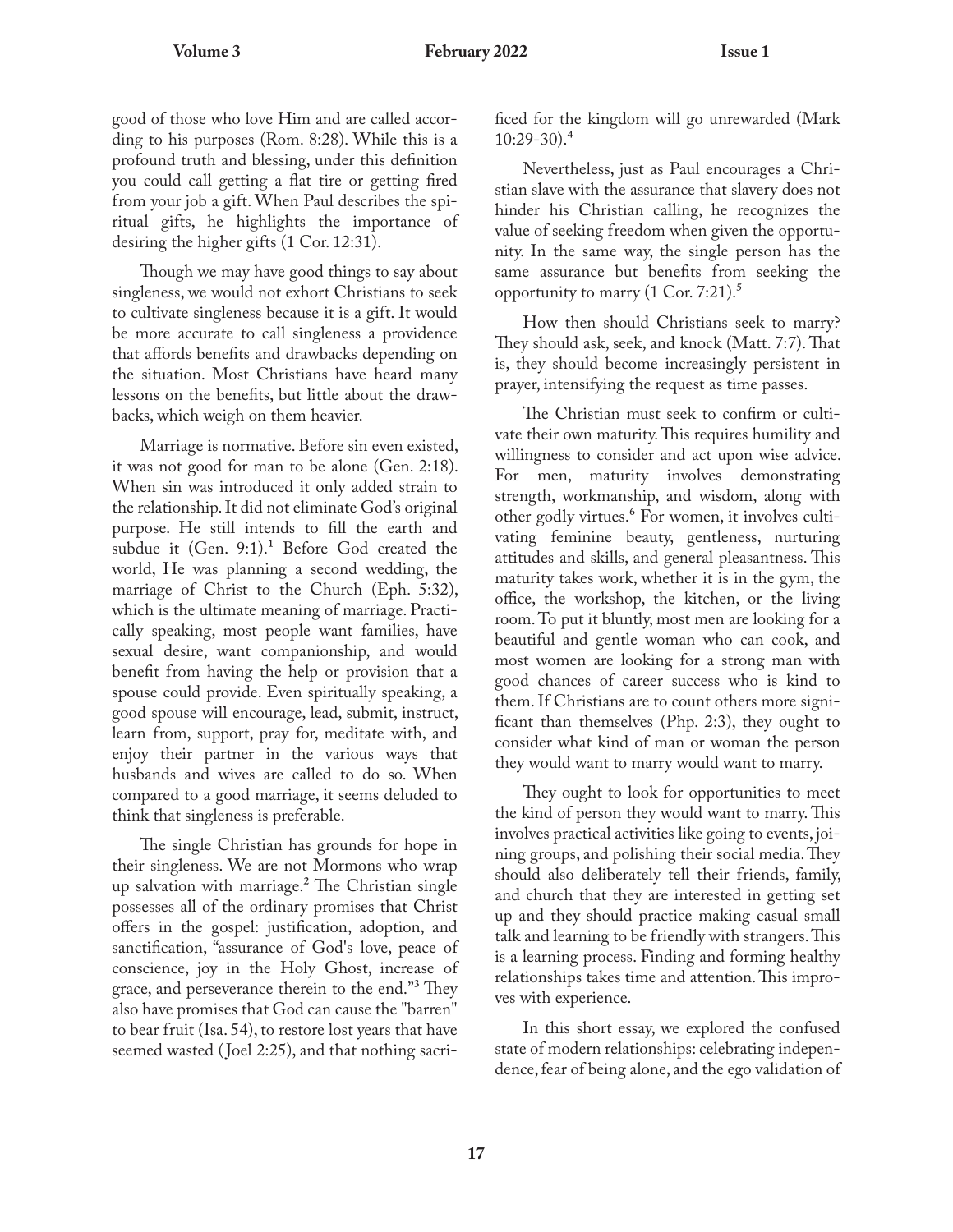finding a partner. We saw that most of these problems affect the church and are met with unsatisfying answers.We asked whether singleness was a gift but decided it should instead be called a providence. We saw some benefits of singleness and put them into their proper context, but recognized that most of the blessings of singleness are general Christian blessings that apply to all. We saw that that marriage is normative and we discussed practical approaches to finding a husband or a wife by focusing on prayer, maturity, and the golden rule.

At its heart, the introvert's dilemma is self-sabotage. People who decline invitations generally stop getting them. Those who accept the invitations even when they are not excited usually realize that the real party was far better than the one they imagined. In their hearts, Christian singles know that they want marriage and that singleness is not especially a gift for them. By doing some work and enduring some discomfort, they may just enjoy it nonetheless.

#### Notes

1.The same mandate given to Adam before sin was given to Noah after.

2. https://www.fairlatterdaysaints.org/answers/Mormon\_ordinances/ Marriage/Is\_it\_essential

#### 3. *Westminster Shorter Catechism* 36

4. Jesus specifically includes temporal rewards, perhaps because he is considering these blessings in light of those gained in union with the Church.

5.There is also 1 Cor. 7:32-35, which seems to put preference on singleness for the sake of undivided devotion, but the context suggests that this recommendation was influenced by the circumstances of the day (v. 26) and not necessarily for ordinary situations. Paul also celebrated his own singleness because of the liberty it gave him for his missionary journeys and since his calling more than the other apostles involved suffering.

6. https://itsgoodtobeaman.com/about/

*Ben Mordecai is a member of Heritage Presbyterian Church in Royston, GA. A software engineer, Ben lives in Athens, GA, with his wife Suzy and three sons.*

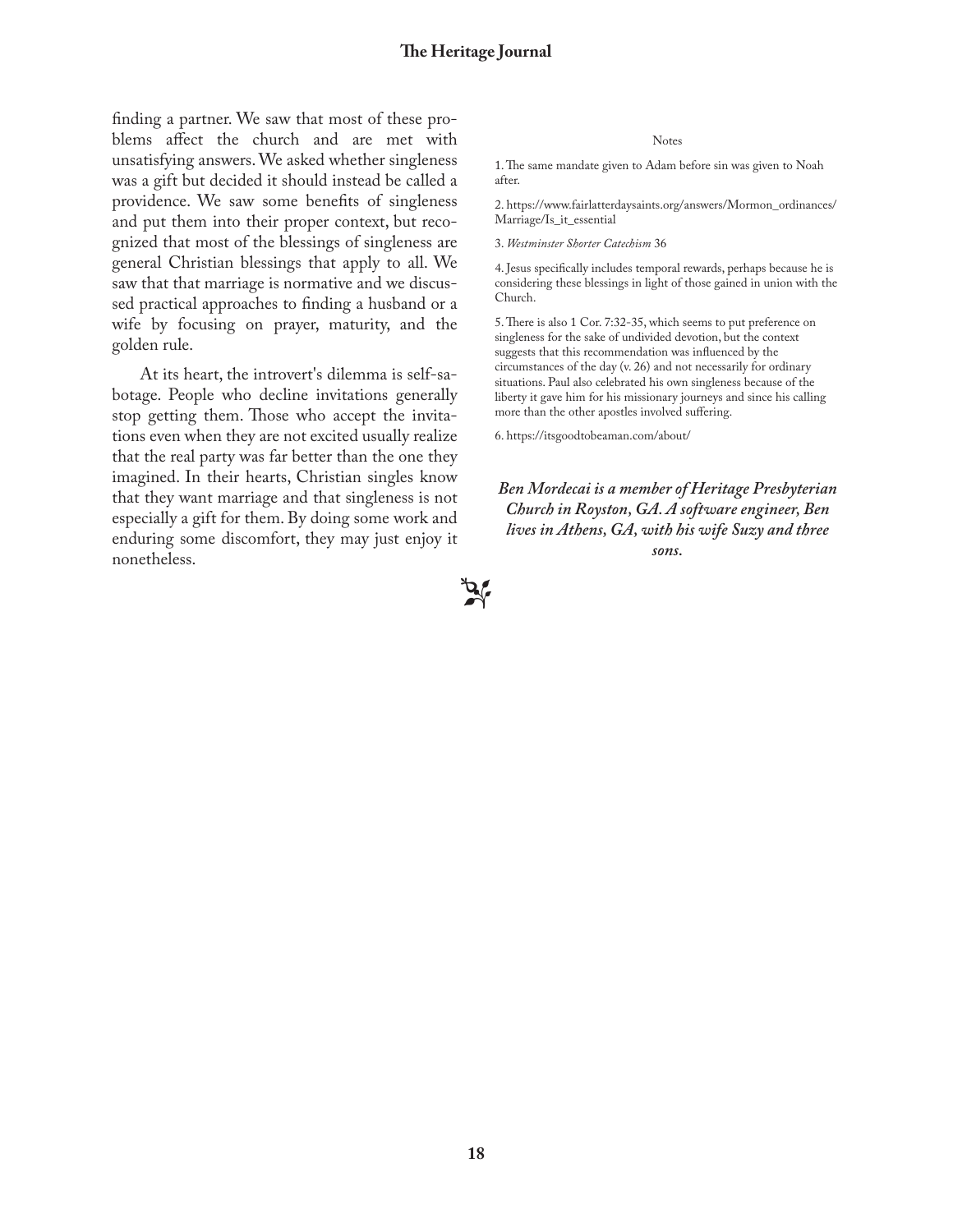### Catechism Corner

*"Hold fast the pattern of sound words which you have heard from me, in faith and love which are in Christ Jesus" (2 Timothy 1:13).*

 $X^*$ 

The "Catechism Corner" is a small section containing a short commentary on a portion of the Westminster Standards.

### **J. G. Vos on God's Decrees**

*J. G. Vos, son of the great Geerhardus Vos, here comments on* Westminster Larger Catechism *question twelve.*

**1. What great truth is set forth in the answer to question 12?** The truth that God has an inclusive and exact plan for the universe which he has created.

**2. According to the Bible, when was God's plan made?** In eternity, or before the creation of the world.

**3. What three adjectives are used to describe the character of God's decrees?** Wise, free, and holy.

**4.What is meant by affirming that God's decrees are "wise"?** This means that God's decrees are in perfect harmony with his own perfect wisdom, which directs the use of the right means to attain right ends.

**5.What is meant by affirming that God's decrees are "free"?** This means that God's decrees are not constrained or influenced by anything outside of God's own nature.

**6.What is meant by affirming that God's decrees are "holy"?** This means that God's decrees are in perfect harmony with his own perfect holiness, and therefore are utterly free from sin.

**7. Should we regard God's decrees as arbitrary decisions, like the heathen ideas of "fate" and "luck?"** No. God's decrees are not "arbitrary," for they were framed according to the counsel of his will. Back of God's decrees is the mind and heart ofthe infinite, personal God; therefore they are totally unlike "fate" or "luck."

**8. What is the aim or purpose of God's decrees?** The aim or purpose of God's decrees is the manifestation of his own glory.

**9. Is it selfish or wrong for God to seek his own glory above all else?** No, for God is the Author of all things, and all things exist for his glory. It would be selfish and sinful for human beings to seek their own glory above all else; but since God is the highest being, and there is no being higher than God, it is proper that God should seek his own glory.

**10. What is the nature of God's decrees?** God's decrees are unchangeable; they cannot be changed; therefore they are certain to be fulfilled (Ps. 33:11).

**11. What do God's decrees include?** God's decrees are all-inclusive; they include everything that ever happens.

**12. Prove from the Bible that God's decrees include what are commonly called accidental or "chance" happenings.** Proverbs 16:33; Jonah 1:7; Acts 1:24, 26; 1 Kings 22:28, 34; Mark 14:30.

**13. Prove from the Bible that God's decrees include even the sinful acts of men.** Genesis 45:5, 8; 50:20; 1 Samuel 2:25; Acts 2:23. In affirming, as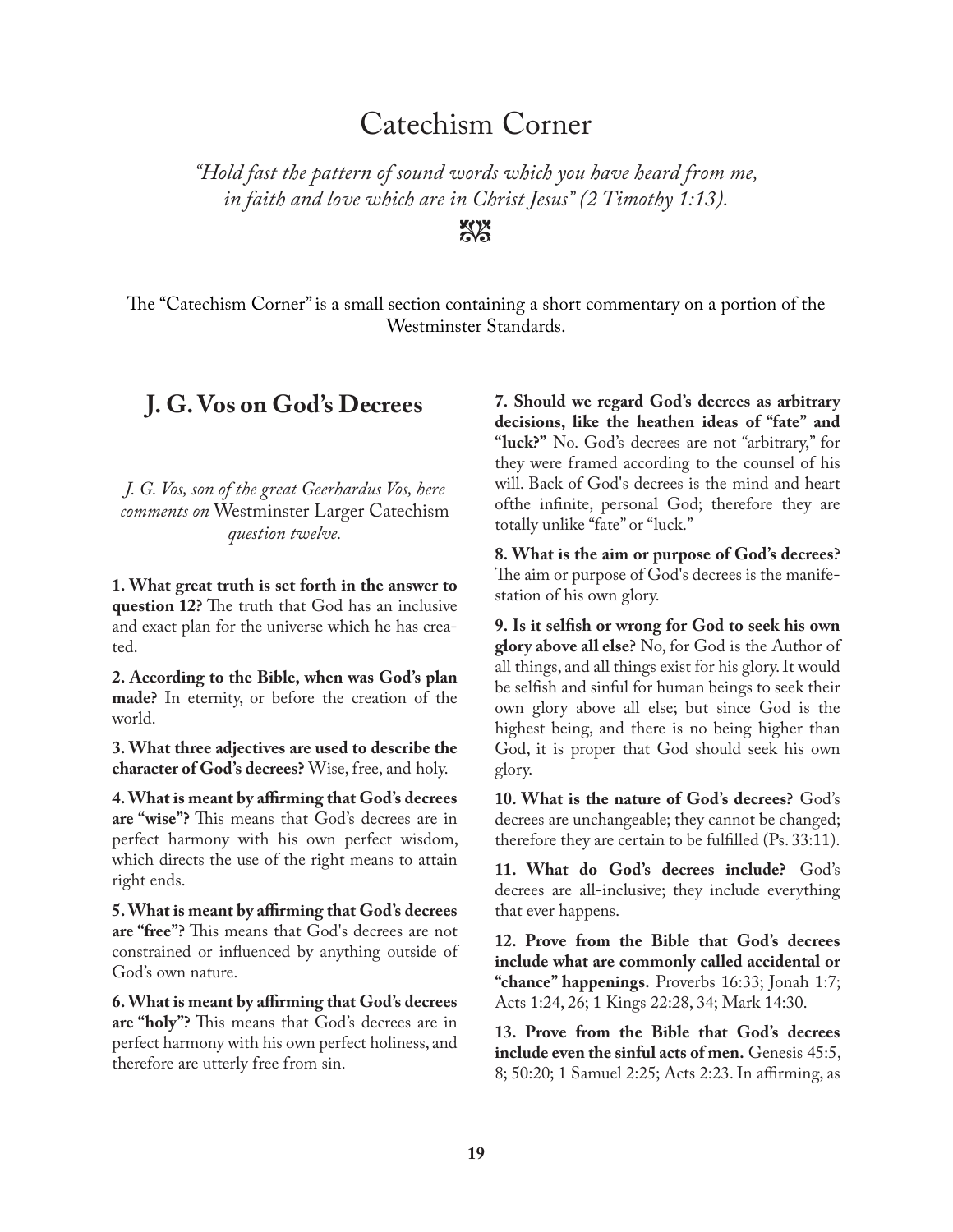the Bible plainly teaches, that God's decrees include even the sinful acts of men, we must carefully guard against two errors: (a) God's decree does not make God the author of sin nor render him responsible forsin; (b) the fact of God's foreordination does not cancel man's responsibility for his own sins.The Bible teaches both God's foreordination and man's responsibility. Therefore we should believe and affirm both although we frankly recognize that we cannot fully harmonize the two. If we give up belief in either God's foreordination or man's responsibility, we immediately become involved in gross errors which contradict the Bible's teaching at many points. It is better and wiser to accept what the Bible teaches in simple faith and confess "a holy ignorance" concerning secret mysteries which have not been revealed, such as the solution of the problem of divine foreordination and human responsibility.

**14. What is the difference between foreordination and predestination?** Foreordination is a term for all God's decrees concerning anything whatever that comes to pass in the created universe; predestination concerns God's decrees regarding the eternal destiny of angels and men.

**15.Why do many people object to the doctrine of God's decrees?** Most objections to this doctrine are based not on Scripture, but on human reasoning or philosophy. It is commonfor those who oppose the doctrine to set up an absurd caricature of it and then demolish it with a great show of indignation. In dealing with a question of this kind no argument that does not take up, thoroughly and in detail, the various Scripture passages on which the doctrine is based can be of any weight against the doctrine of God's decrees. Human opinions, reasonings, and philosophy are of no weight whatever against the statements of God's Word.

**Johannes G. Vos,***The Westminster Larger Catechism: A Commentary***, ed. G. I. Williamson (Phillipsburg, NJ: Presbyterian and Reformed Publishing, 2002), 29-31.**

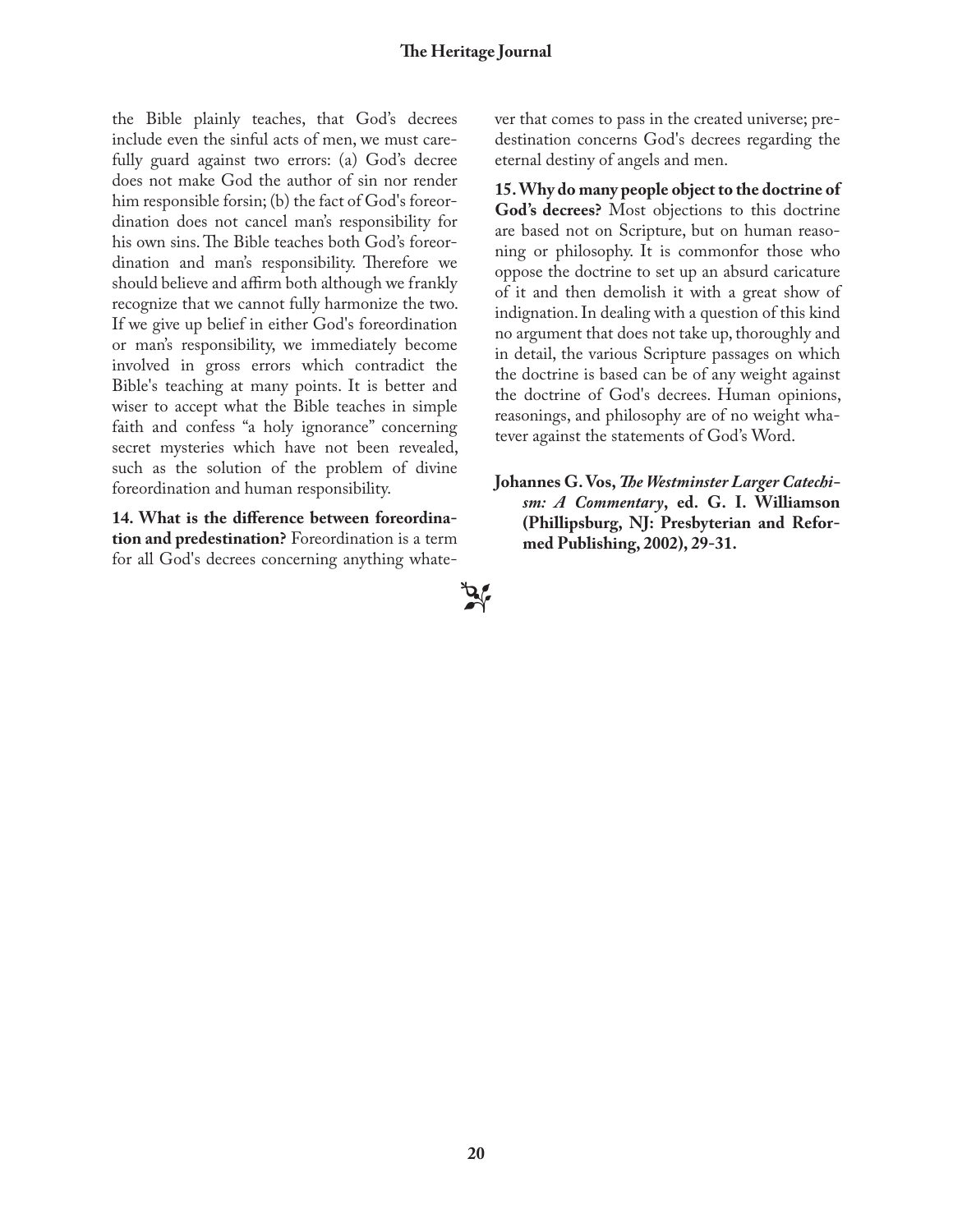### Book Reviews

*"Of making many books there is no end" (Ecclesiastes 12:12).*  $\frac{1}{2}$ 

#### **Various.** *The Pastor: His Call, Character, and Work***. Carlisle, PA: The Banner of Truth Trust, 2020.**

The Lord Jesus Christ once said, "Every scribe instructed concerning the kingdom of heaven is like a householder who brings out of his treasure things new and old" (Matt. 13:52). The treasures from "the friends of Old Princeton" contained in this short collection of lectures display afresh the timeless truths related to—and desperately needed in—the Christian ministry.While the biographical sketches at the conclusion of the book are worth the purchase price alone, there is great usefulness in the entire volume.

For a man wrestling with a call to ministry, the opening address from William Plumer serves as an exceedingly helpful catalog of considerations. In this writer's mind, J. W. Alexander's profound, eleven-part explication of the excellencies of Christ's character stands above all the entries. Having read that chapter, one will learn more experientially why the hearts of the saints on the road to Emmaus burned so hotly (Luke 24:32).

Archibald Alexander and Charles Hodge both outline the various and necessary virtues of ministers. These chapters will prove refreshing, convicting, or both, either for the young minister or for one well advanced in years and experience. In our age of doctrinal decline and compromise, both Archibald Alexander and Samuel Miller speak with prophetic relevance in their stirring calls to fidelity to the Holy Scriptures and sound doctrine.

Ashbel Green reminds the reader that the Lord of grace still uses the foolish message of the cross to save the lost and edify the saints. With great eloquence, he explains that to preach Christ crucified is not to restrict proclamation to a naked

or narrow fact of history, but rather to announce the whole counsel of God as it relates to and terminates upon the person and work of Jesus. Green said, "The doctrine of Christ crucified, was the *sun* of the apostle's theological system, which imparted lustre to every other truth" (187). The final address by Nicholas Murray is a rousing and needful call to piety among those given the privilege of serving as ministers in Christ's church.

*The Pastor* is not merely "a word spoken in due season" (Prov. 15:23), but a compendium of words that honor the King and Head of the church and call His ministers to steadfastness and holiness in their eternally significant work. One final note: while especially poignant for pastors, this volume will be of great help to all Christians. It is highly recommended.

> *Michael Myers Pastor, Heritage Presbyterian Church Royston, GA*

### **McGraw, Ryan M.** *Knowing the Trinity: Practical Thoughts for Daily Life***. Lancaster, PA: The Alliance of Confessing Evangelicals, 2017.**

*Knowing the Trinity* is a thought-provoking book that will transform how you think of many of the cardinal doctrines of the Christian faith. It looks methodically at the work of each individual Person of the Trinity, and teaches the reader that at the foundation of Christianity lies in the doctrine of the Trinity.

In *Knowing the Trinity*, Dr.McGraw's aim was to "furnish the reader with the tools needed to build a Trinitarian faith, to cultivate a Trinitarian piety, and to live a godly life in fellowship with the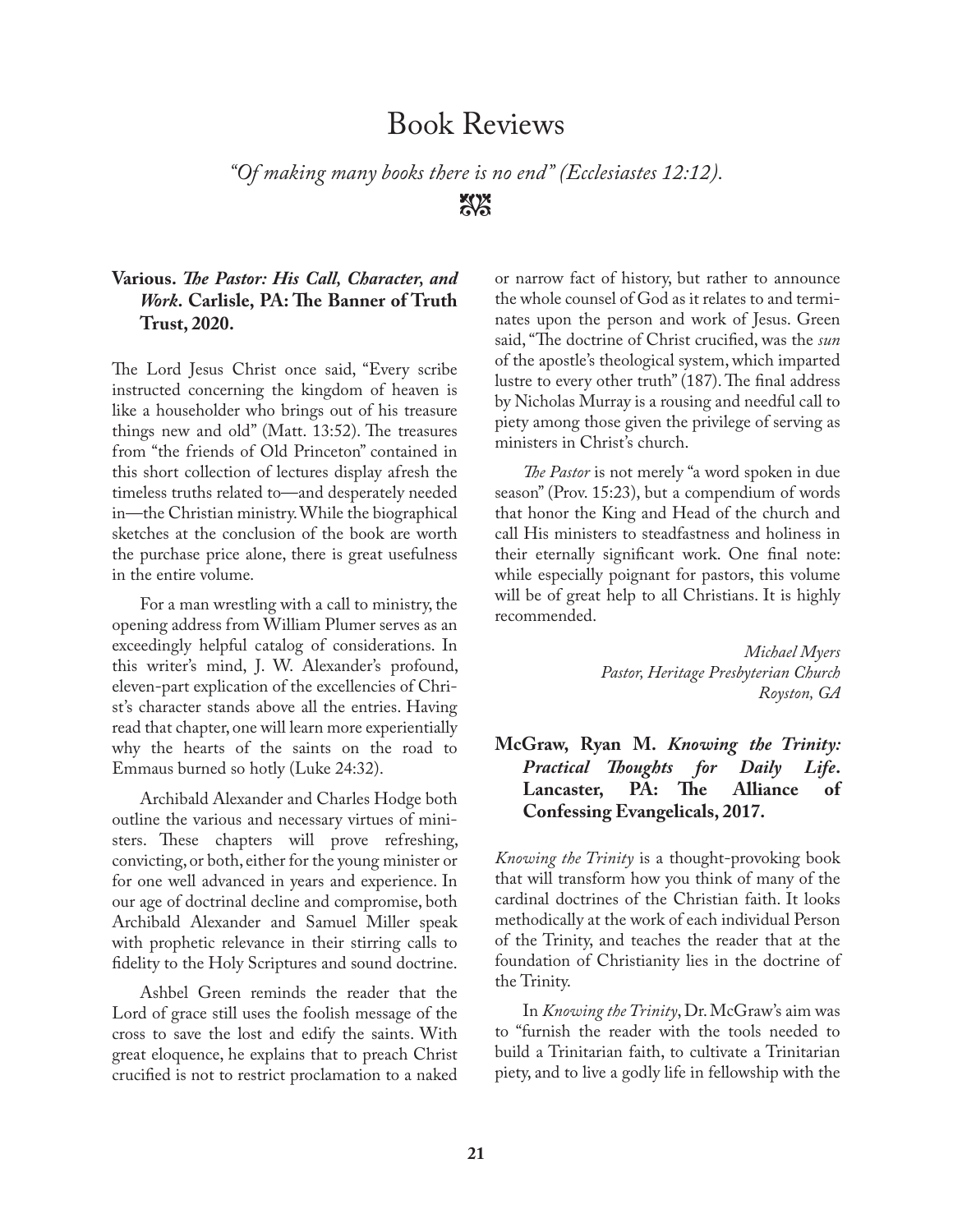Triune God" (22). He began by giving a definition of Trinitarian piety, outlining the centrality of the Trinity in our relationship to God and man. He then showed how the New Testament is painted upon the canvas of the Trinity and how it proves the doctrine of the Trinity. In chapter three, Dr. McGraw broadly outlined the Father's plan of salvation, the Spirit's application of salvation, and the Son's purchase of salvation. At that juncture the book started a section on knowing the Father, wherein Dr. McGraw expounds on how the Father saved us by blessing us with Christ, electing and adopting us in Christ, all to the praise of His glorious Grace. After his brief section on the Father, McGraw begins on a more lengthy section about knowing the Son.The Son saves people from their sins to the uttermost, by His blood, for His Father's glory, and therefore Jesus must be preeminent in our affections, and we must seek to cultivate communion with Him. *Knowing the Trinity* then went on to look at Jesus' incarnation, His life and ministry, His death, His resurrection, and His ascension. In each of these chapters, the Triune work of God in these landmark occasions in Jesus' life was highlighted. Dr. McGraw subsequently explains how the Spirit saves us by demonstrating that the Spirit enables us to receive Christ, the Spirit seals our redemption in Christ, and that the Spirit is the guarantee of our heavenly inheritance. He then speaks of adoption, corporate prayer, the church, Spiritual gifts, worship, the ministry, and the sacraments. Dr. McGraw aptly explains how the Trinity is at the heart of each of these topics. The book concludes with looking at the benediction in 2 Corinthians 13:13-14. All three persons of the Godhead bless us, for "Christ is the door through which God enters into fellowship with us,"The Father blesses us in that "He represents the love of the entire Godhead" and "The Spirit is the bond of fellowship between God and our souls"  $(112-113).$ 

In *Knowing the Trinity*, Dr. McGraw gives the reader an invaluable new lens with which to read Scripture and which magnifies the work of the Trinity. He brings the doctrine of the Trinity to life in the mind of the reader by practically applying it to the fundamental doctrines of the Christin faith. While some may consider the doctrine of the Trinity stuffy, they will not have the same frame of mind after reading this practical treatise on the Trinity.The section on "Knowing the Son"was particularly enlightening when Dr. McGraw demonstrated that the work of Son on earth was in fact accompanied by the work of the Father and of the Spirit. In a skillfully simple but profound way, Dr. Mcgraw shows believers "how to love the Triune God better by bringing the Trinitarian background of Scripture to the foreground" (13). I would certainly commend this book to any believer interested in knowing more of this essential truth of Christianity that is at the heart of doctrine, church, and the Christian life.

Dr. McGraw stated in his preface that when teaching the things in this book, "most people had never seen the Trinity behind so many teachings in the Bible. Once they do, they testify that the Gospel comes to life in ways that they never could have imagined" (13). In light of the knowledge of the enlivened Christianity, we must turn now to building a Trinitarian faith, cultivating a Trinitarian piety, and living a life in communion with the Triune God.

> *Boaz Davis Member, Heritage Presbyterian Church Royston, GA*

### **Dabney, Robert Lewis.** *Sacred Rhetoric***. Richmond, VA: Presbyterian Committee of Publication, 1870.**

Many a book has been written about preaching. Few are exhaustive. Even fewer are masterful. In Robert Lewis Dabney's *Sacred Rhetoric* (in later editions called *Evangelical Eloquence*), we have practically an exhaustive manual for Christian preaching written by a master.

Dabney was the premier Southern Presbyterian theologian. It was once said in a review of W. G. T. Shedd's *Reformed Dogmatics*, that the three greatest minds America every produced were Jonathan Edwards, W. G. T. Shedd, and Robert Lewis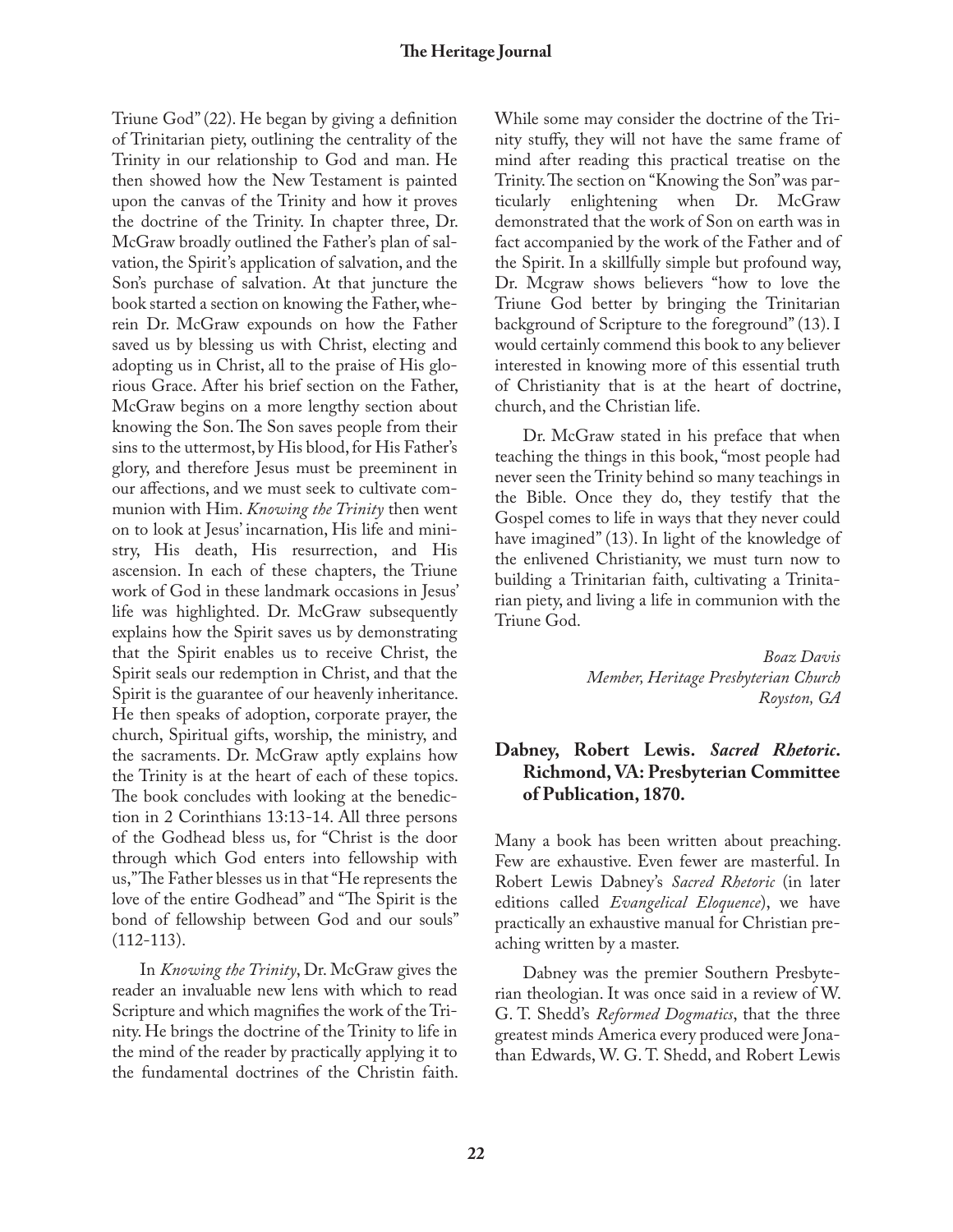Dabney. In everything he wrote, his brilliance shines brightly. Such is the case with this work.

Dabney begins by discussing what it is a preacher is supposed to be about, which is based upon who he is supposed to be. Namely, "the preacher is a herald; his work is heralding the King's message" (36). He does this through *eloquence*: "the emission of the soul's energy through speech" (32). This is not just any speech; it is speech meant to move God's people to think God's thoughts, do God's will, and believe God's gospel.

Dabney speaks of virtually every conceivable aspect of sermonizing and preaching. He speaks of the various parts of a sermon, which are "Textual Fidelity, Unity, Instructiveness, Evangelical Tone, Movement, Point and Order" (105). He talks about what makes a good argument in a sermon. He discusses the art of persuasion, the preacher's character, style, movement, action, and even ends with very helpful remarks about public prayer. (Anyone who has read Samuel Miller's *Thoughts on Public Prayer* will appreciate Dabney's summarizing bullet points.)

The most impressive thing about this work is the fact that Dabney exhibits with great skill the very qualities he is endeavoring to teach. In a word, the book itself is *eloquent*. This is what shows Dabney to be a true master of his art.

Anyone wishing to improve their preaching, or even their public speaking skills, is highly encouraged to read this book (along with all of Dabney's works!). It comes in a nice edition from The Banner of Truth Trust, but can also be found online for free, being in the public domain.

> *Taylor Sexton Intern, Heritage Presbyterian Church Royston, GA*

#### **Veith, Jr., Gene Edward.** *Post-Christian: A Guide to Contemporary Thought and Culture***.Wheaton, IL: Crossway, 2020.**

Gene Edward Veith wrote Post-Christian as a sequel to his 1994 work *Postmodern Times*. The book contains his reflection and analysis of philosophical, anthropological, social, and religious developments over the three intervening decades. Before briefly discussing the content matter of this book, I offer this general description. Carl Trueman's recent tome, *The Rise and Triumph of the Modern Self*, identifies many of the philosophical underpinnings responsible for driving our society to its present condition. *Post-Christian* takes many of those abstract concepts that Trueman helpfully identified and shows how they are coming into expression in our day. Although Veith does not appear to depend upon Trueman's work specifically, these two volumes complement one another well. In fact, if the reader is daunted by the density of philosophy from Trueman, Veith's book will explain what the results look like without extensive examination of how those results came to be. Regarding the title, Veith does not argue that Christianity has come to an end. Rather, he endeavors to discuss "what we are left with when we try to abandon the Christian worldview" (18).

*Post-Christian* will prove helpful to many Christians. Veith matter-of-factly introduces his readers to an array of categories and concepts about which there is much naïvety and/or ignorance in the church. For instance, he discusses the subject of transhumanism in chapter six. This concept refers to melding humans with machines and technology in an attempt to transcend the natural limitations of humanity. He also addresses the increasing prevalence and moral problems with things like sperm donation (150), pornography, sex robots (111-112), genetic engineering (116-124), and even artificial wombs (124).These words and concepts may shock and even offend readers. However, this world in which we live resembles the degeneracy of Sodom more and more. Christians—and especially elders within the church—must at the very least be aware of these issues. While we pray and work for reformation of the church and the good of the places in which we live ( Jer. 29:7), we also need to know that these movements and developments will pose serious questions and even threats to biblical Christianity. God's people must seek to be as wise as serpents in the midst of wolves (Matt. 10:16).